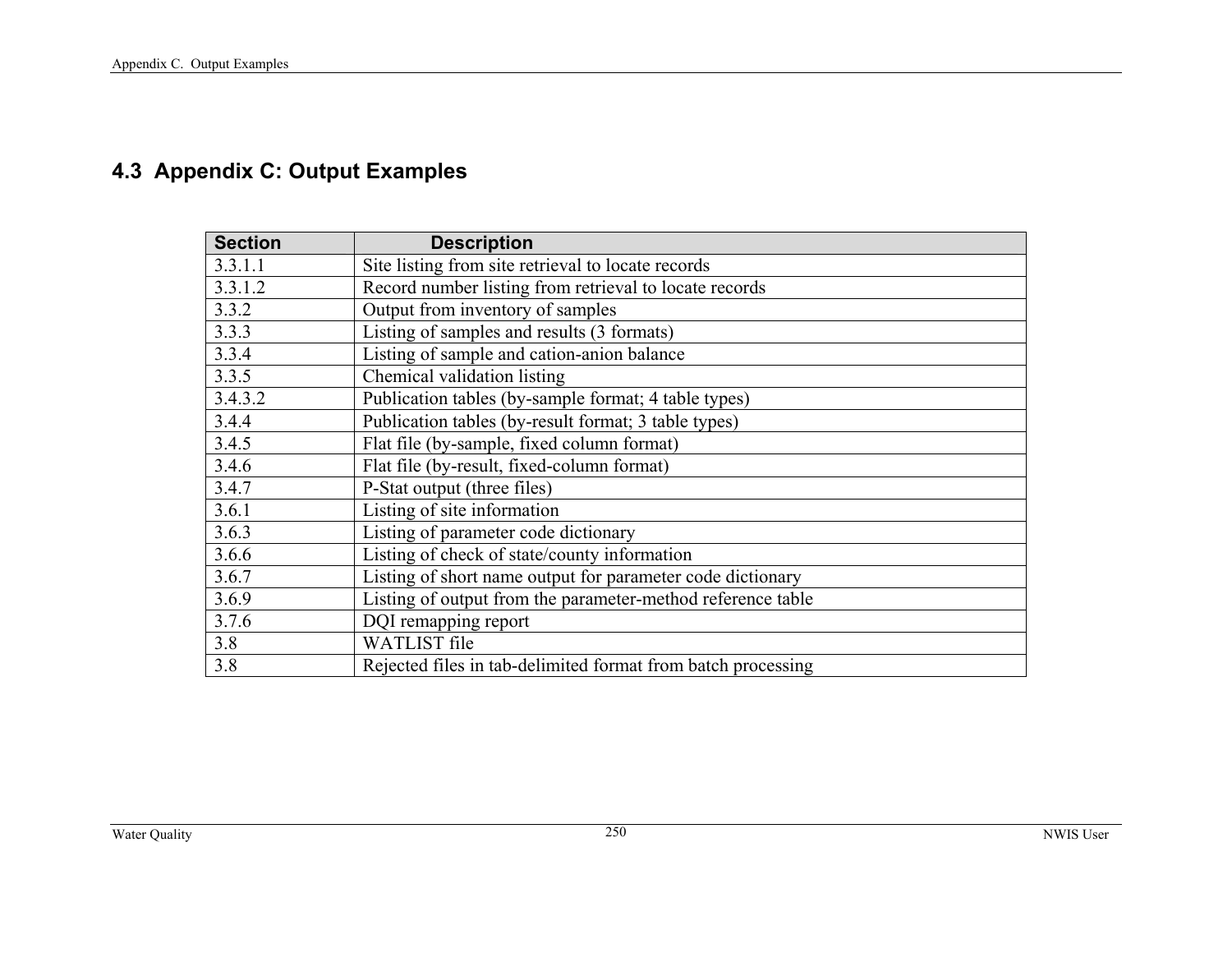### **Site Listing from Site Retrieval to Locate Records**

"[Explanation of columns: agency code (1-5), station number (6-20), station name (21-70), latitude (71-77), longitude (78-85), state code (86-87), county code (88-90), altitude (91-98), hydrologic unit code (99-114), basin code (115-116) station type code (117-123), drainage area (124-131), aquifer code (132-139), project number (140-151), primary water use code (152), sorting code for internal program use (153), current database (154-155)]

| USGS 06130000 | FLATWILLOW CREEK NEAR MOSBY, MT.                                                  |                     | 465540 107560030069 10040203        |    | SW 1855.00 | 301 |
|---------------|-----------------------------------------------------------------------------------|---------------------|-------------------------------------|----|------------|-----|
| USGS 06130500 | MUSSELSHELL RIVER AT MOSBY, MT.                                                   |                     | 465941 107531830069 2493.910040205  |    | SW 7846.00 | 301 |
| USGS 06130600 | CAT CREEK NEAR CAT CREEK, MT.                                                     |                     | 470300 108010030069 2650.0010040205 | SW | 36.50      | 301 |
| USGS 06130610 | BAIR COULEE NEAR MOSBY MT                                                         |                     | 470315 107364330033 2980.0010040205 | SW | 1.79       | 301 |
| USGS 06130620 | BLOOD CREEK TRIB NEAR VALENTINE MT                                                |                     | 472010 108273330027 2950.0010040205 | SW | 1.97       | 301 |
| USGS 06130680 | BIG DRY CREEK AT JORDAN, MT.                                                      |                     | 471856 106543330033 10040105        | SW | 521.00     | 301 |
| USGS 06130700 | 471500 106510030033 2586.2810040105<br>SAND CREEK NEAR JORDAN, MT.                |                     |                                     | SM | 317.00     | 301 |
| USGS 06130800 | SECOND CREEK TRIBUTARY NEAR JORDAN, MT. 471200 106480030033 2750.0010040105       |                     |                                     | SW | 0.52       | 301 |
| USGS 06130850 | SECOND CREEK TRIBUTARY NO. 2 NEAR JORDAN, MT. 471200 106490030033 2750.0010040105 |                     |                                     | SW | 2.08       | 301 |
| USGS 06130900 | SECOND CREEK TRIBUTARY NO 3 NEAR JORDAN, MT.                                      |                     | 471300 106500030033 2780.0010040105 | SW | 0.72       | 301 |
| USGS 06130915 | RUSSIAN COULEE NEAR JORDAN MT                                                     |                     | 471958 106423930033 2530.0010040105 | SW | 3.45       | 301 |
| USGS 06130925 | THOMPSON CREEK TRIB NEAR COHAGEN MT                                               |                     | 465705 106273830033 2750.0010040106 | SW | 1.23       | 301 |
| USGS 06130935 | CROW ROCK CREEK NEAR COHAGEN MT                                                   | 470345 106141130033 | 10040106                            | SW | 213.00     | 301 |
| USGS 06130940 | SPRING CREEK TRIB NEAR VAN NORMAN MT                                              |                     | 471458 106182130033 2440.0010040106 | SW | 1.39       | 301 |
| USGS 06130950 | LITTLE DRY CREEK NEAR VAN NORMAN, MT.                                             |                     | 472022 106214730033 2340.0010040106 |    | SW 1224.00 | 301 |
|               |                                                                                   |                     |                                     |    |            |     |

### **Record Number Listing from Retrieval to Locate Records**

| 9<br>9640017001<br>06130000<br>19640311<br>19640322<br>9<br>06130000<br>19640323<br>19640331<br>9640017101<br>9<br>9640017201<br>06130000<br>19640401<br>19640407<br>9<br>06130000<br>19640408<br>19640417<br>9640017301<br>9<br>9640017401<br>06130000<br>19640418<br>19640427<br>9<br>06130000<br>19640428<br>19640502<br>9640017501<br>9<br>19640509<br>9640017601<br>06130000<br>19640503<br>9<br>06130000<br>9640017701<br>196405061130<br>9<br>9640017801<br>06130000<br>19640510<br>19640521<br>9<br>9640017901<br>06130000<br>19640522<br>19640531<br>9<br>19640611<br>9640018001<br>06130000<br>19640601<br>9<br>19640621<br>9640018101<br>06130000<br>19640612<br>9<br>9640018201<br>06130000<br>196406191000<br>9<br>19640622<br>9640018301<br>06130000<br>19640630<br>9<br>9640018401<br>06130000<br>196406301330 |  |  |  |
|-------------------------------------------------------------------------------------------------------------------------------------------------------------------------------------------------------------------------------------------------------------------------------------------------------------------------------------------------------------------------------------------------------------------------------------------------------------------------------------------------------------------------------------------------------------------------------------------------------------------------------------------------------------------------------------------------------------------------------------------------------------------------------------------------------------------------------|--|--|--|
|                                                                                                                                                                                                                                                                                                                                                                                                                                                                                                                                                                                                                                                                                                                                                                                                                               |  |  |  |
|                                                                                                                                                                                                                                                                                                                                                                                                                                                                                                                                                                                                                                                                                                                                                                                                                               |  |  |  |
|                                                                                                                                                                                                                                                                                                                                                                                                                                                                                                                                                                                                                                                                                                                                                                                                                               |  |  |  |
|                                                                                                                                                                                                                                                                                                                                                                                                                                                                                                                                                                                                                                                                                                                                                                                                                               |  |  |  |
|                                                                                                                                                                                                                                                                                                                                                                                                                                                                                                                                                                                                                                                                                                                                                                                                                               |  |  |  |
|                                                                                                                                                                                                                                                                                                                                                                                                                                                                                                                                                                                                                                                                                                                                                                                                                               |  |  |  |
|                                                                                                                                                                                                                                                                                                                                                                                                                                                                                                                                                                                                                                                                                                                                                                                                                               |  |  |  |
|                                                                                                                                                                                                                                                                                                                                                                                                                                                                                                                                                                                                                                                                                                                                                                                                                               |  |  |  |
|                                                                                                                                                                                                                                                                                                                                                                                                                                                                                                                                                                                                                                                                                                                                                                                                                               |  |  |  |
|                                                                                                                                                                                                                                                                                                                                                                                                                                                                                                                                                                                                                                                                                                                                                                                                                               |  |  |  |
|                                                                                                                                                                                                                                                                                                                                                                                                                                                                                                                                                                                                                                                                                                                                                                                                                               |  |  |  |
|                                                                                                                                                                                                                                                                                                                                                                                                                                                                                                                                                                                                                                                                                                                                                                                                                               |  |  |  |
|                                                                                                                                                                                                                                                                                                                                                                                                                                                                                                                                                                                                                                                                                                                                                                                                                               |  |  |  |
|                                                                                                                                                                                                                                                                                                                                                                                                                                                                                                                                                                                                                                                                                                                                                                                                                               |  |  |  |
|                                                                                                                                                                                                                                                                                                                                                                                                                                                                                                                                                                                                                                                                                                                                                                                                                               |  |  |  |
|                                                                                                                                                                                                                                                                                                                                                                                                                                                                                                                                                                                                                                                                                                                                                                                                                               |  |  |  |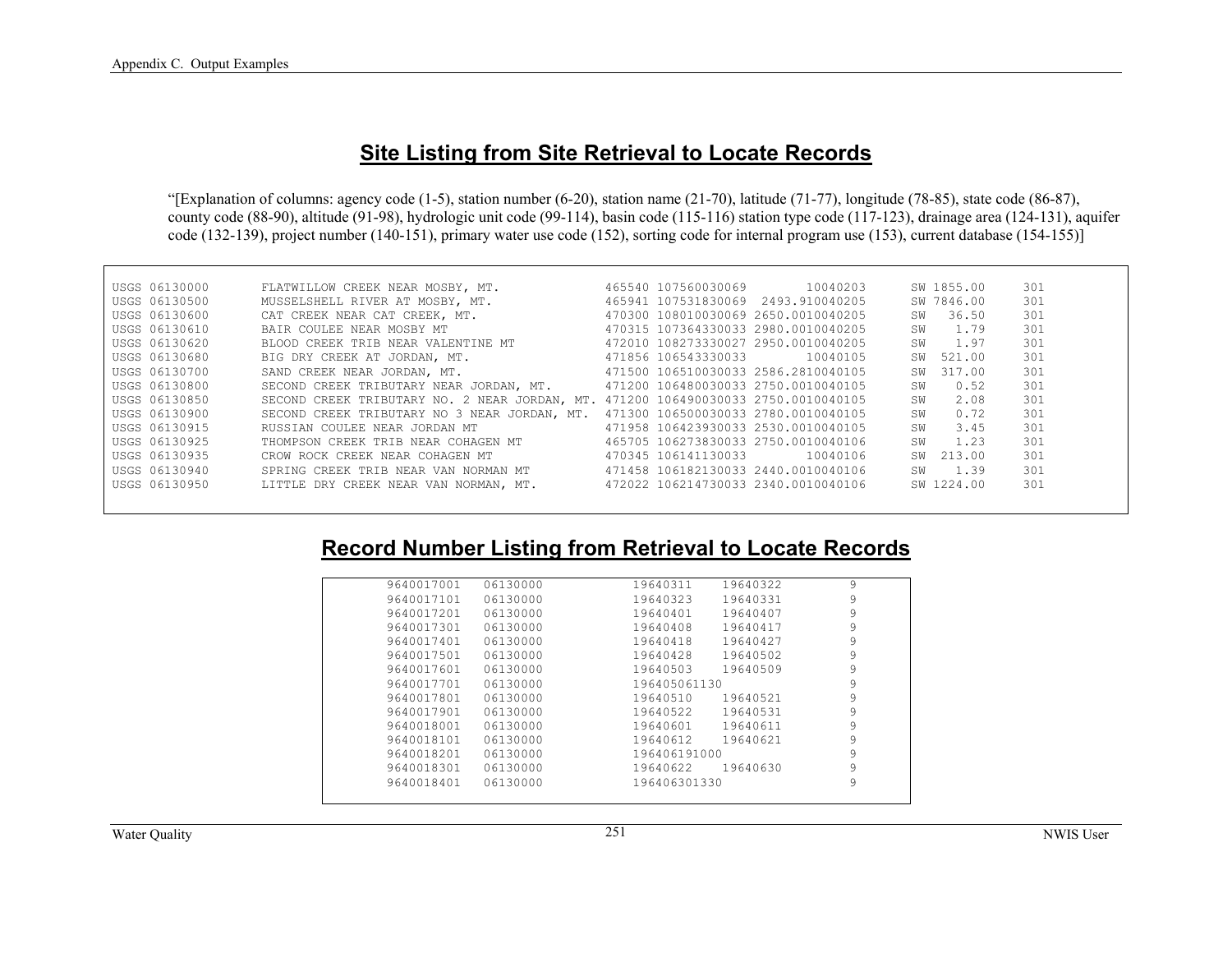### **Output from Inventory of Samples:**

[Explanation of codes: M, Medium code; Analysis codes are listed in the following order - analysis status, analysis source, hydrologic condition, sample type, and hydrologic event codes; STAT. – District processing status code; NO OF PARMS, number of parameters in the record; CH, chemical; NU, nutrient; ME, metals; BI, biological; PE, pesticides; RA, radiochemical; SE, sediment; BE, bed material]

|                                 |                                                                                                                  | DATA IN WATER-QUALITY FILE |                                                       |
|---------------------------------|------------------------------------------------------------------------------------------------------------------|----------------------------|-------------------------------------------------------|
|                                 |                                                                                                                  | SAT, JUN 30 2001           |                                                       |
|                                 |                                                                                                                  |                            |                                                       |
| RECORD                          | <b>BEGIN</b><br>BEGIN END                                                                                        | END<br>ANALYSIS            | LAST<br>NO OF<br>TYPES OF ANALYSES                    |
| NUMBER<br>STATION NUMBER        | DATE<br>TIME DATE                                                                                                | TIME M CODES STAT. PROJECT | UPDATE<br>PARMS CH NU ME BI PE RA SE BE AGENCY LAB-ID |
|                                 |                                                                                                                  |                            |                                                       |
|                                 |                                                                                                                  |                            |                                                       |
| 96400170 06130000               | $03 - 22 - 64$<br>$03 - 11 - 64$                                                                                 | 9 7AA99 TRANS              | 860202<br>2.4<br>USGS                                 |
| 96400171 06130000<br>CST        | $03 - 23 - 64$<br>$03 - 31 - 64$                                                                                 | 9 7AA99 TRANS              | 860202<br>23<br><b>USGS</b>                           |
| 96400172 06130000               | $04 - 01 - 64$<br>$04 - 07 - 64$                                                                                 | 9 7AA99 TRANS              | 860202<br>24<br>USGS                                  |
| 96400173 06130000<br>CST        | $04 - 08 - 64$<br>$04 - 17 - 64$                                                                                 | 9 7AA99 TRANS              | 860202<br>24<br><b>USGS</b>                           |
| 96400174 06130000               | $04 - 18 - 64$<br>$04 - 27 - 64$                                                                                 | 9 7AA99 TRANS              | 24<br>860202<br><b>USGS</b>                           |
|                                 |                                                                                                                  |                            |                                                       |
| 96400175 06130000               | $04 - 28 - 64$<br>$05 - 02 - 64$                                                                                 | 9 7AA99 TRANS              | 860202<br>2.4<br>USGS                                 |
| 96400176 06130000               | $05 - 03 - 64$<br>$05 - 09 - 64$                                                                                 | 9 7AA99 TRANS              | 24<br>860202<br>USGS                                  |
| 96400177 06130000               | 05-06-64 1130<br>$\frac{1}{2} \left( \frac{1}{2} \right) = \frac{1}{2} \left( \frac{1}{2} \right) = \frac{1}{2}$ | 9 7AA99 TRANS              | 9<br>860202<br>USGS                                   |
| 96400178 06130000               | $05 - 10 - 64$<br>$05 - 21 - 64$                                                                                 | 9 7AA99 TRANS              | 860202<br>24<br><b>USGS</b>                           |
| 96400179 06130000               | $05 - 22 - 64$<br>$05 - 31 - 64$                                                                                 | 9 7AA99 TRANS              | 24<br>860202<br><b>USGS</b>                           |
|                                 |                                                                                                                  |                            |                                                       |
| 96400180 06130000<br><b>CDT</b> | $06 - 01 - 64$<br>$06 - 11 - 64$                                                                                 | 9 7AA99 TRANS              | 860202<br>24<br>USGS                                  |
| 96400181 06130000<br>CDT.       | $06 - 12 - 64$<br>$06 - 21 - 64$                                                                                 | 9 7AA99 TRANS              | 24<br>860202<br>USGS                                  |
| 96400182 06130000               | 06-19-64 1000<br>$ -$                                                                                            | 9 7AA99 TRANS              | 13<br>860202<br>USGS                                  |

### **Listing of samples and results (3 formats):**

[Explanation of codes: PARM, parameter code, RPT LEV, report level; R, remarks code; M, method code; Q, quality assurance code; PR and P, precision code; DQI, data quality inventory code; Q1, Q2, and Q3, value qualifier codes; NVQ, null value qualifier codes; RP-LVCD, report level code, ANAL\_SET\_NO, analysis set number; ANL\_DATE, analysis date; ANAL\_PREP\_NO, analysis preparatory set number; PRP\_DATE, analysis preparatory date; MOD\_DATE, last date record was modified; MOD\_BY, user that modified the record last]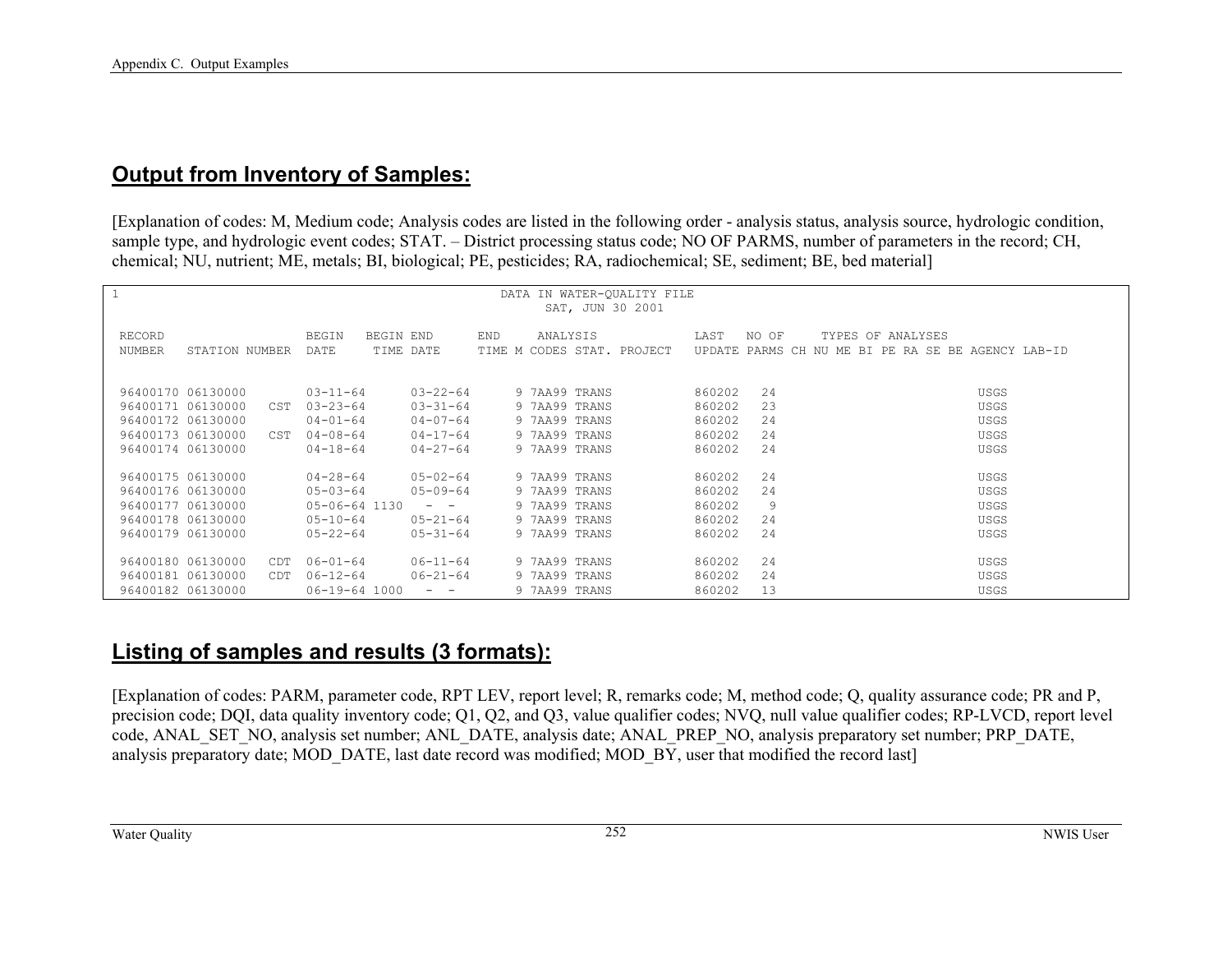### **1) Format used for long form, 132 characters and for output to a file:**

| Agency: USGS | Record Number: 96400170<br>Station Name: FLATWILLOW CREEK NEAR MOSBY, MT.<br>Start Date: 19640311 Start Time: 1200 CST<br>End Date: 19640322<br>Medium Code: 9                                                                                | Station Number 06130000 | End Time:                    |             |   |              |                |   |                        |  |                                                                                                       |          |        |
|--------------|-----------------------------------------------------------------------------------------------------------------------------------------------------------------------------------------------------------------------------------------------|-------------------------|------------------------------|-------------|---|--------------|----------------|---|------------------------|--|-------------------------------------------------------------------------------------------------------|----------|--------|
|              | Sample type: 9 Analysis Status: 7 Analysis Source: A<br>Hydrologic Condition: A Hydrologic Event: 9<br>Project Code:<br>Organism ID (ITIS):<br>Analysis Types:<br>Modified: 19860202 By: nwis<br>District Processing Status: T -- TRANSFERRED |                         | Lab Number:<br>Body Part ID: |             |   |              | Geologic Unit: |   | Number Parameters: 024 |  |                                                                                                       |          |        |
|              | Sample Field Comment--                                                                                                                                                                                                                        |                         |                              |             |   |              |                |   |                        |  |                                                                                                       |          |        |
|              | Sample Lab Comment--                                                                                                                                                                                                                          |                         |                              |             |   |              |                |   |                        |  |                                                                                                       |          |        |
|              |                                                                                                                                                                                                                                               |                         |                              |             |   |              |                |   |                        |  | PARM --VALUE-- -RPT LEV- R M Q PR DQI Q1 Q2 Q3 NVQ RP-LVCD ANAL SET NO ANL DATE ANAL PREP NO PRP DATE | MOD DATE | MOD BY |
| 00060        | 1.9                                                                                                                                                                                                                                           |                         |                              | A 2         | Α |              |                |   |                        |  |                                                                                                       | 20010614 | nwis   |
| 00080        | 4                                                                                                                                                                                                                                             |                         |                              | A 1         | Α |              |                |   |                        |  |                                                                                                       | 20010614 | nwis   |
| 00095        | 4190                                                                                                                                                                                                                                          | $\qquad \qquad -$       |                              | $A \quad 3$ | Α |              |                |   |                        |  |                                                                                                       | 20010614 | nwis   |
| 00400        | 7.4                                                                                                                                                                                                                                           | $\qquad \qquad -$       | A                            | 2           | Α |              |                |   |                        |  |                                                                                                       | 20010614 | nwis   |
| 00440        | 233                                                                                                                                                                                                                                           | $- -$                   | A                            | 2           | Α |              |                |   |                        |  |                                                                                                       | 20010614 | nwis   |
| 00445        | $\cdot$ 0                                                                                                                                                                                                                                     | $\qquad \qquad -$       |                              | $A$ 1       | Α |              |                |   |                        |  |                                                                                                       | 20010614 | nwis   |
| 00900        | 1370                                                                                                                                                                                                                                          | $\qquad \qquad -$       | Α                            | 2           | Α |              |                |   |                        |  |                                                                                                       | 20010614 | nwis   |
| 00902        | 1180                                                                                                                                                                                                                                          | $\qquad \qquad -$       | Α                            | 2           | Α |              |                |   |                        |  |                                                                                                       | 20010614 | nwis   |
| 00915        | 245                                                                                                                                                                                                                                           | $\qquad \qquad -$       | Α                            | 2           | Α | $\mathtt{C}$ |                |   |                        |  |                                                                                                       | 20010614 | nwis   |
| 00925        | 184                                                                                                                                                                                                                                           | $\qquad \qquad -$       | $\mathbb{A}$                 | 2           | Α |              |                |   |                        |  |                                                                                                       | 20010614 | nwis   |
| 00930        | 590                                                                                                                                                                                                                                           | $\qquad \qquad -$       | A                            | 2           | Α |              |                |   |                        |  |                                                                                                       | 20010614 | nwis   |
| 00931        | 6.9                                                                                                                                                                                                                                           | $\qquad \qquad -$       | A                            | 2           | Α |              |                |   |                        |  |                                                                                                       | 20010614 | nwis   |
| 00935        | 6.2                                                                                                                                                                                                                                           | $- -$                   | A                            | 2           | Α |              |                |   |                        |  |                                                                                                       | 20010614 | nwis   |
| 00940        | 40                                                                                                                                                                                                                                            | 1.0                     | Α                            | 2           | Α |              |                |   | MRL                    |  |                                                                                                       | 20010614 | nwis   |
| 00945        | $- -$                                                                                                                                                                                                                                         | $ -$                    | Α                            | 2           | Α |              |                | b |                        |  |                                                                                                       | 20010614 | nwis   |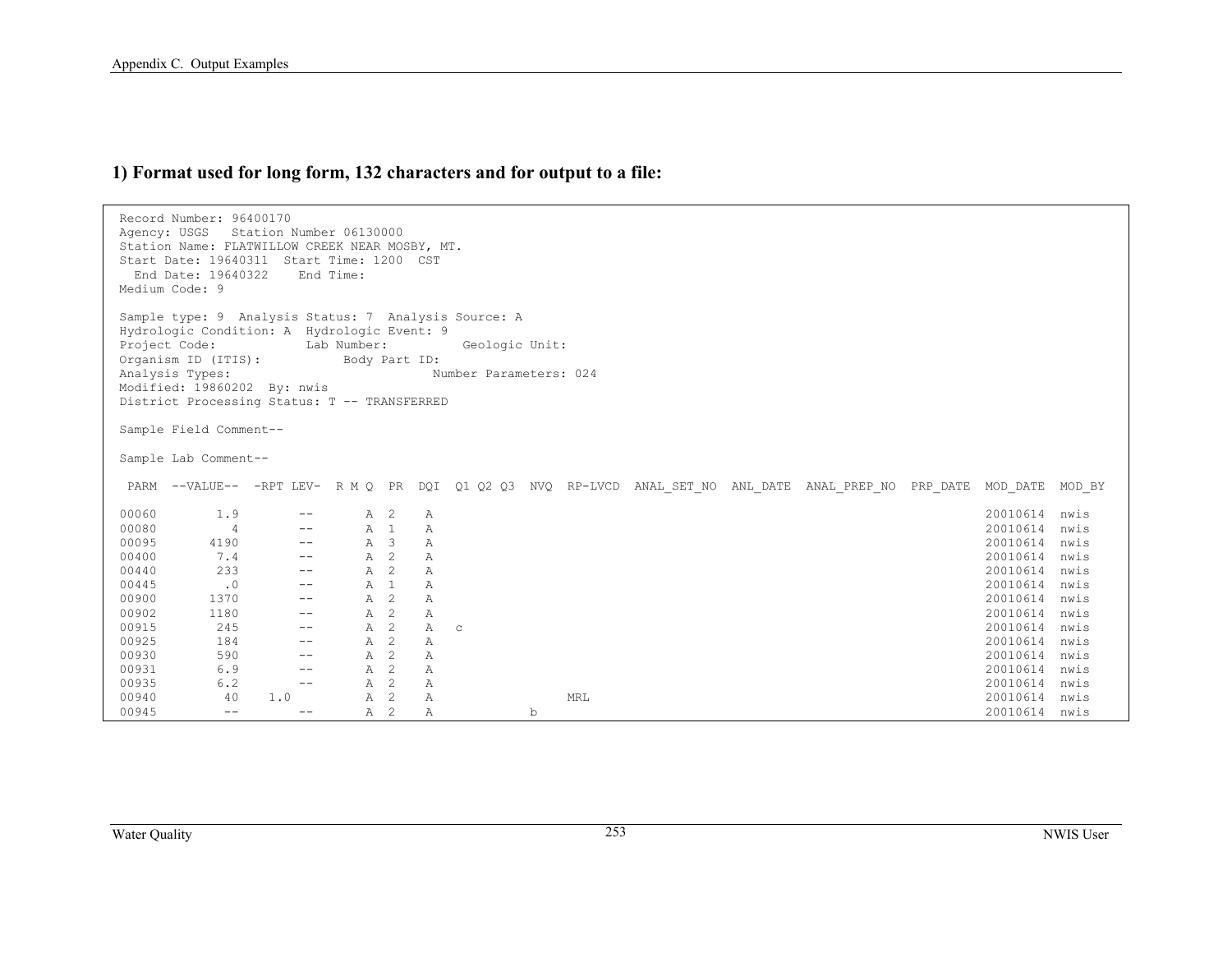#### **2) Format used for short form, 2-columns:**

```
Record Number: 96400170 
 Station Name: FLATWILLOW CREEK NEAR MOSBY, MT. 
 Agency Code: USGS Site Number: 06130000 
 Begin Date: 19640311 Begin Time: 1200 CST 
 End Date: 19640322 End Time:  Medium Code: 9  Sample type: 9 Analysis Status: 7 Analysis Source: A 
 Hydrologic Condition: A Hydrologic Event: 9 
Project Code: Lab Number: Geologic Unit:
 Organism ID (ITIS): Body Part ID: 
 Analysis Types: Number Parameters: 024
```

```
Modified: 19860202 By: nwis 
 District Processing Status: T -- TRANSFERRED 
 Sample Field Comment-- 
 Sample Lab Comment-- 
 PARAMETER VALUE R Q M P PARAMETER VALUE R Q M P 
  00060 1.9 A 2 00080 4 A 1 \overline{2} 00095 4190 A 3 00400 7.4 A 2  00440 233 A 2 00445 .0 A 1  00900 1370 A 2 00902 1180 A 2  00915 245 A 2 00925 184 A 2  00930 590 A 2 00931 6.9 A 2 2
 00935 6.2 A 2 00940 40 A 2  00945 2260 A 2 00950 .5 A 1 2
  00955 5.1 A 2 01020 410 A 2 \overline{3} 70300 3450 A 3 70302 17.7 A 3  70303 4.69 A 2 71851 .0 A 1 \overline{1} 71870 .48 A 2 71885 .0 A 1
```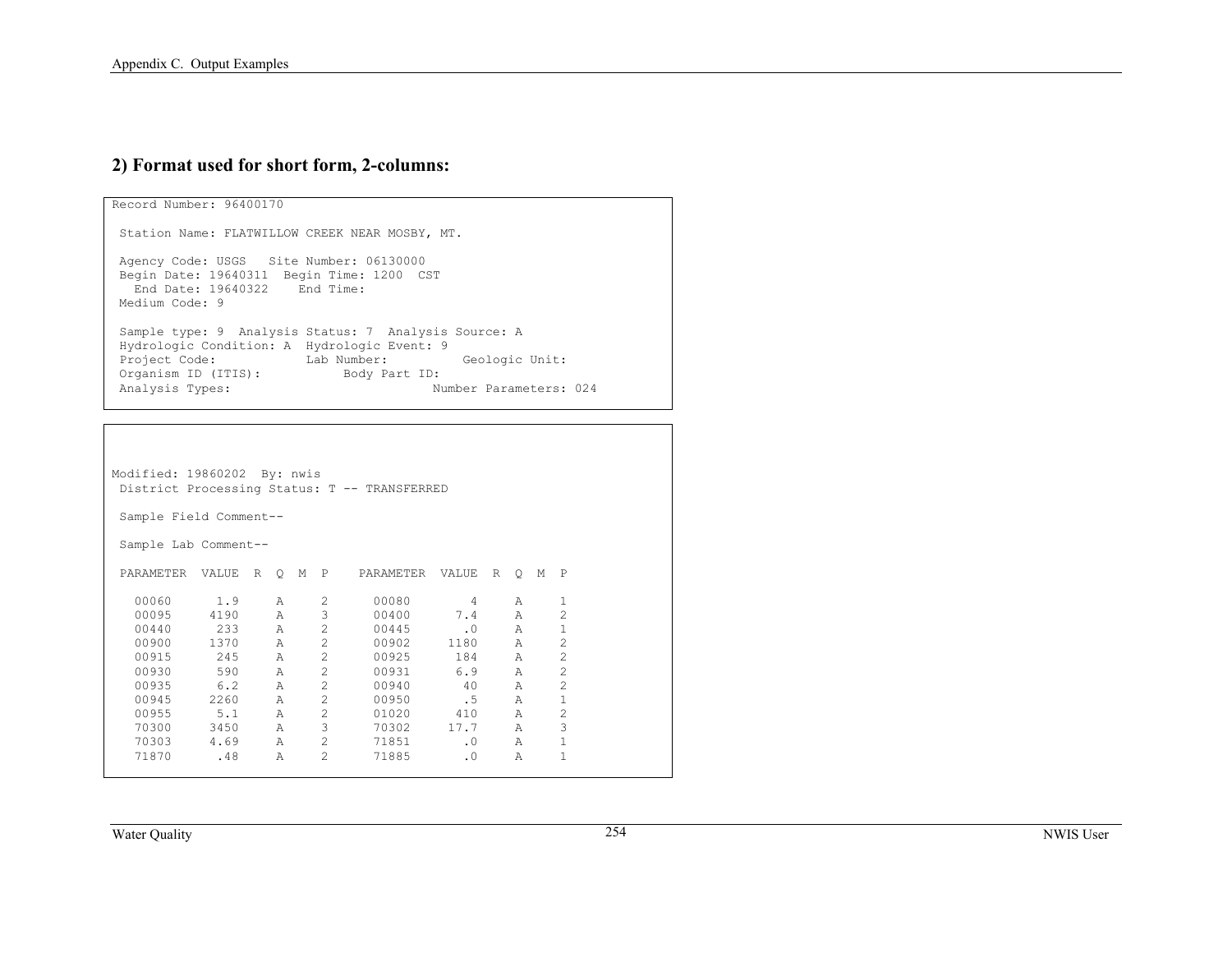#### **3) Format used for long form folded into 80 characters:**

Record Number: 96400170 Station Name: FLATWILLOW CREEK NEAR MOSBY, MT. Agency Code: USGS Site Number: 06130000 Begin Date: 19640311 Begin Time: 1200 CST End Date: 19640322 End Time: Medium Code: 9 Sample type: 9 Analysis Status: 7 Analysis Source: A Hydrologic Condition: A Hydrologic Event: 9 Project Code: Lab Number: Geologic Unit: Organism ID (ITIS): Body Part ID: Analysis Types: Number Parameters: 024 Modified: 19860202 By: nwis District Processing Status: T -- TRANSFERRED Sample Field Comment-- Sample Lab Comment-- Press <CR> to continue: PARM --VALUE-- -RPT LEV- RMK METH QA PR DQI Q1 Q2 Q3 NVQ RP-LVCD ANAL\_SET\_NO ANAL\_DATE ANAL\_PREP\_NO PREP\_DATE MOD\_DATE MODIFIED\_BY 00060 1.9 -- A 2 A 20010614 nwis 00080 4 -- A 1 A 20010614 nwis 00095 4190 -- A 3 A 20010614 nwis 00400 7.4 -- A 2 A 20010614 nwis 00440 233 -- A 2 A 20010614 nwis 00445 .0 -- A 1 A 20010614 nwis 00900 1370 -- A 2 A 20010614 nwis 00902 1180 -- A 2 A 20010614 nwis 00915 245 -- A 2 A 20010614 nwis 00925 184 -- A 2 A 20010614 nwis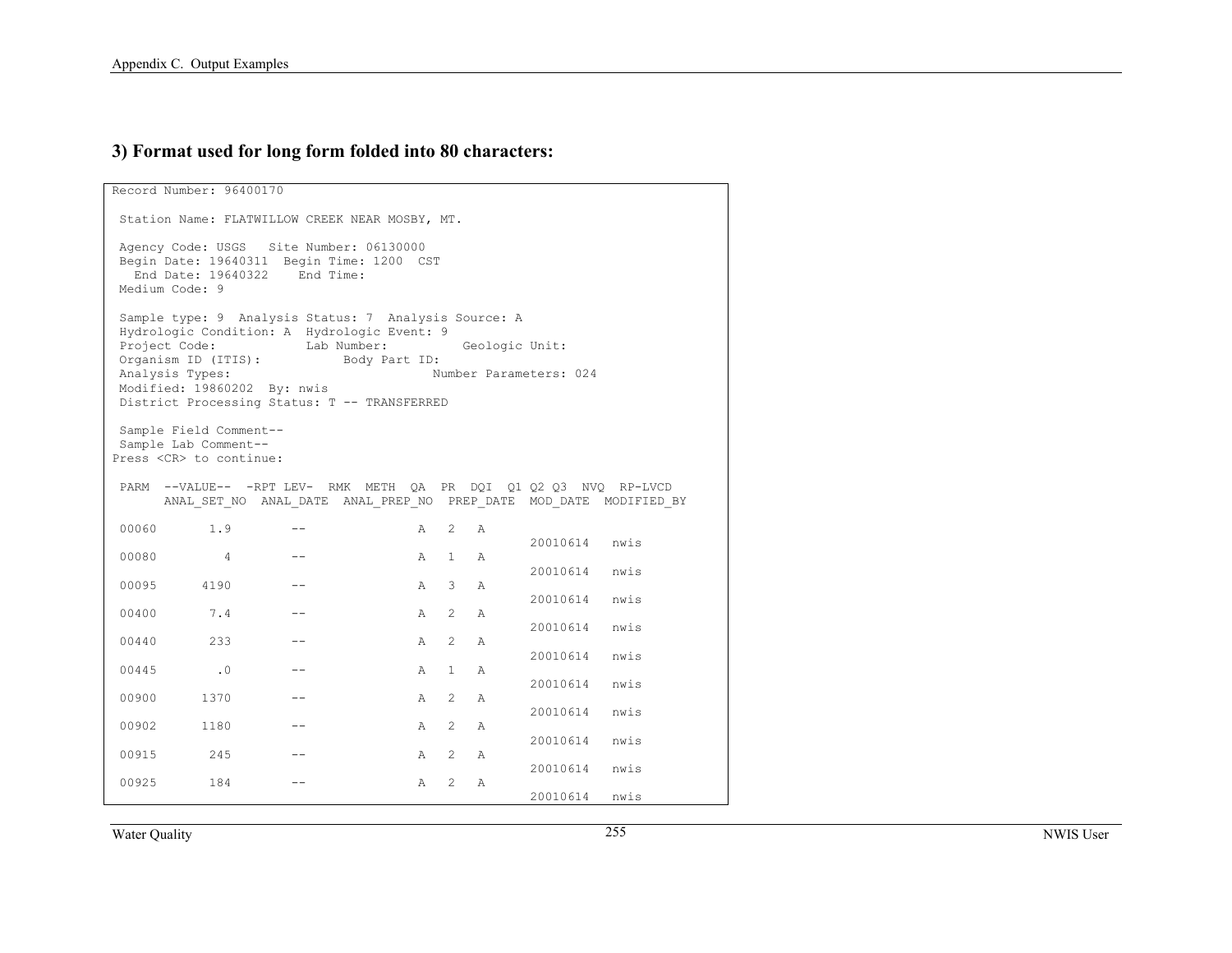## **Listing of Sample and Cation-Anion Balance**

1 WATER QUALITY ANALYSIS - SAT, JUN 30 2001

 RECORD NUMBER ------- 96400170 STATION NUMBER ------ 06130000 STATION NAME -------- FLATWILLOW CREEK NEAR MOSBY, MT. DATE OF COLLECTION -- 03-11-1964 03-22-1964

PARAMETERS INCLUDED IN THIS RECORD ARE--

|                |                                           |          | NO. CODE. REMARK |                |                                                                                  |
|----------------|-------------------------------------------|----------|------------------|----------------|----------------------------------------------------------------------------------|
|                |                                           |          |                  |                |                                                                                  |
|                | $\mathbf{1}$                              | 00060    |                  | 1.9            | DISCHARGE, CUBIC FEET PER SECOND                                                 |
|                | $2^{\circ}$                               | 00080    |                  | 4              | COLOR (PLATINUM-COBALT)                                                          |
|                | 3                                         | 00095    |                  | 4190           | SPECIFIC CONDUCTANCE (MICROSIEMENS/CM AT 25 DEG. C)                              |
|                | 4                                         | 00400    |                  | 7.4            | PH, WATER, WHOLE, FIELD, STANDARD UNITS                                          |
|                | 5.                                        | 00440    |                  | 230            | ACID NEUTRALIZING CAPACITY (ANC), WATER, UNFILTERED, BICARBONATE, FIXED ENDPOINT |
|                | 6                                         | 00445    |                  | $\overline{0}$ | ACID NEUTRALIZING CAPACITY (ANC), WATER, UNFILTERED, CARBONATE, FIXED ENDPOINT T |
|                | $7^{\circ}$                               | 00900    |                  | 1400           | HARDNESS TOTAL (MG/L AS CA03)                                                    |
|                | 8                                         | 00902    |                  | 1200           | NONCARBONATE HARDNESS WATER WHOLE TOTAL, FIELD, (MG/L AS CA CO3)                 |
|                | 9                                         | 00915    |                  | 245            | CALCIUM DISSOLVED (MG/L AS CA)                                                   |
|                | 10 <sup>1</sup>                           | 00925    |                  | 184            | MAGNESIUM DISSOLVED (MG/L AS MG)                                                 |
|                | 11                                        | 00930    |                  | 590            | SODIUM DISSOLVED (MG/L AS NA)                                                    |
|                | 12                                        | 00931    |                  | $\overline{7}$ | SODIUM ADSORPTION RATIO                                                          |
|                | 13                                        | 00935    |                  | 6.20           | POTASSIUM DISSOLVED (MG/L AS K)                                                  |
|                | 14                                        | 00940    |                  | 40.0           | CHLORIDE DISSOLVED (MG/L AS CL)                                                  |
|                | 15                                        | 00945    |                  | 2260           | SULFATE DISSOLVED (MG/L AS SO4)                                                  |
|                | 16                                        | 00950    |                  | $\overline{5}$ | FLUORIDE DISSOLVED (MG/L AS F)                                                   |
|                | 17                                        | 00955    |                  | 5.1            | SILICA DISSOLVED (MG/L AS SIO2)                                                  |
|                | 18                                        | 01020    |                  | 410            | BORON DISSOLVED (UG/L AS B)                                                      |
|                | 19                                        | 70300    |                  | 3450           | SOLIDS, RESIDUE ON EVAPORATION AT 180 DEG C, DISSOLVED (MG/L)                    |
|                | 20                                        | 70302    |                  | 17.7           | SOLIDS, DISSOLVED (TONS PER DAY)                                                 |
|                | 21                                        | 70303    |                  | 4.69           | SOLIDS, DISSOLVED (TONS PER ACRE-FOOT)                                           |
|                |                                           | 22 71851 |                  | .000           | NITROGEN, NITRATE, DISSOLVED (MG/L AS NO3)                                       |
|                |                                           | 23 71870 |                  | .48            | BROMIDE, DISSOLVED (MG/L AS BR)                                                  |
|                |                                           | 24 71885 |                  | $\bigcirc$     | IRON (UG/L AS FE)                                                                |
| $\overline{1}$ | WATER OUALITY ANALYSIS - SAT, JUN 30 2001 |          |                  |                |                                                                                  |

Water Quality NWIS User 256 NWIS User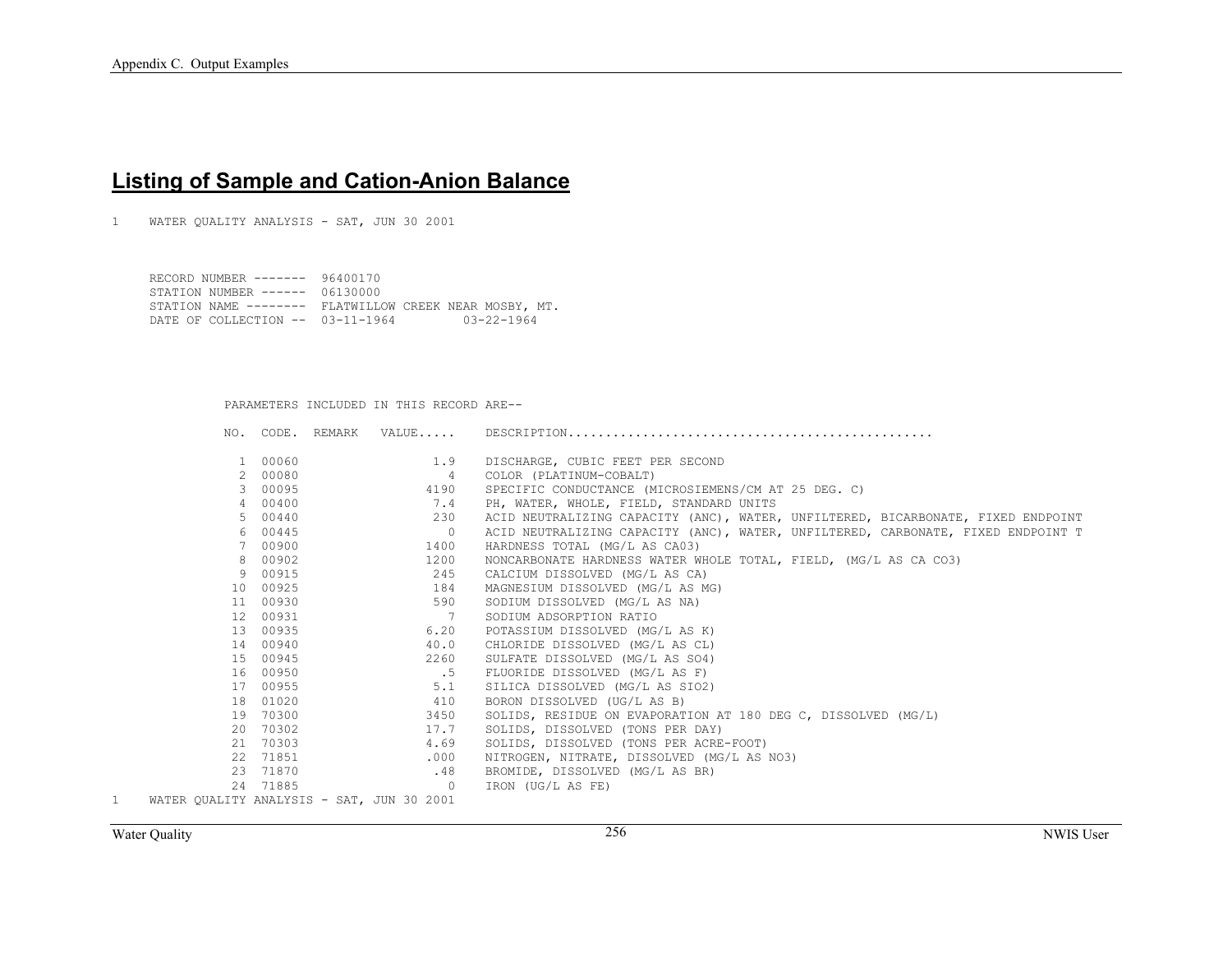| RECORD NUMBER $---$    | 96400170         |         |                                  |          |         |
|------------------------|------------------|---------|----------------------------------|----------|---------|
| STATION NUMBER ------  | 06130000         |         |                                  |          |         |
| STATION NAME --------  |                  |         | FLATWILLOW CREEK NEAR MOSBY, MT. |          |         |
| DATE OF COLLECTION --  | $03 - 11 - 1964$ |         | $03 - 22 - 1964$                 |          |         |
|                        |                  |         |                                  |          |         |
| CATIONS                | (MG/L)           | (MEO/L) | ANIONS                           | (MG/L)   | (MEO/L) |
| DISS. MG/L<br>CALCIUM, | 245              | 12.226  | DISS. MG/L<br>CHLORIDE.          | 40.0     | 1.129   |
| MAGNESIUM, DISS. MG/L  | 184              | 15.142  | SULFATE, DISS. MG/L              | 2260     | 47.054  |
| SODIUM, DISS. MG/L     | 590              | 25.665  | FLUORIDE, DISS. MG/L             | . 5      | 0.027   |
| POTASSIUM, DISS. MG/L  | 6.20             | 0.159   | BICARB., WHL, FET, FLD           | 230      | 3.819   |
|                        |                  |         | CARB., WHL, FET, FLD             | $\Omega$ | 0.001   |
|                        |                  |         | NITRATE, DISS. AS NO3            | .000     | 0.001   |
|                        | TOTAL            | 53.191  |                                  | TOTAL    | 52.027  |
|                        |                  |         | $PERCENT$ DIFFERENCE =<br>1.11   |          |         |

### **Chemical validation listing:**

[Explanation of codes: R, remarks code; Q, quality assurance code; M, method code; P, precision code]

1 QW RECORD VALIDATION PROGRAM

SAT, JUN 30 2001

1

 RECORD NUMBER: 96400170 STATION NUMBER: 06130000 COLLECTED: 03-11-1964 AT: 03-22-1964 AT: STATION NAME: FLATWILLOW CREEK NEAR MOSBY, MT. COUNTY: 069 LAB-ID: MEDIUM:9 STATUS: 7 SOURCE: A HYD. CONDITION: A SAMPLE TYPE: 9 HYD. EVENT: 9 24 PARAMETERS CATION/CONDUCTANCE RATIO OUTSIDE LIMITS .92 TO 1.24 ANION/CONDUCTANCE RATIO OUTSIDE LIMITS .92 TO 1.24 SUM OF CONSTITUENTS/SPECIFIC CONDUCTANCE RATIO OUTSIDE LIMITS .55 TO .81 RESIDUE AT 180 C/SPECIFIC CONDUCTANCE RATIO OUTSIDE LIMITS .55 TO .81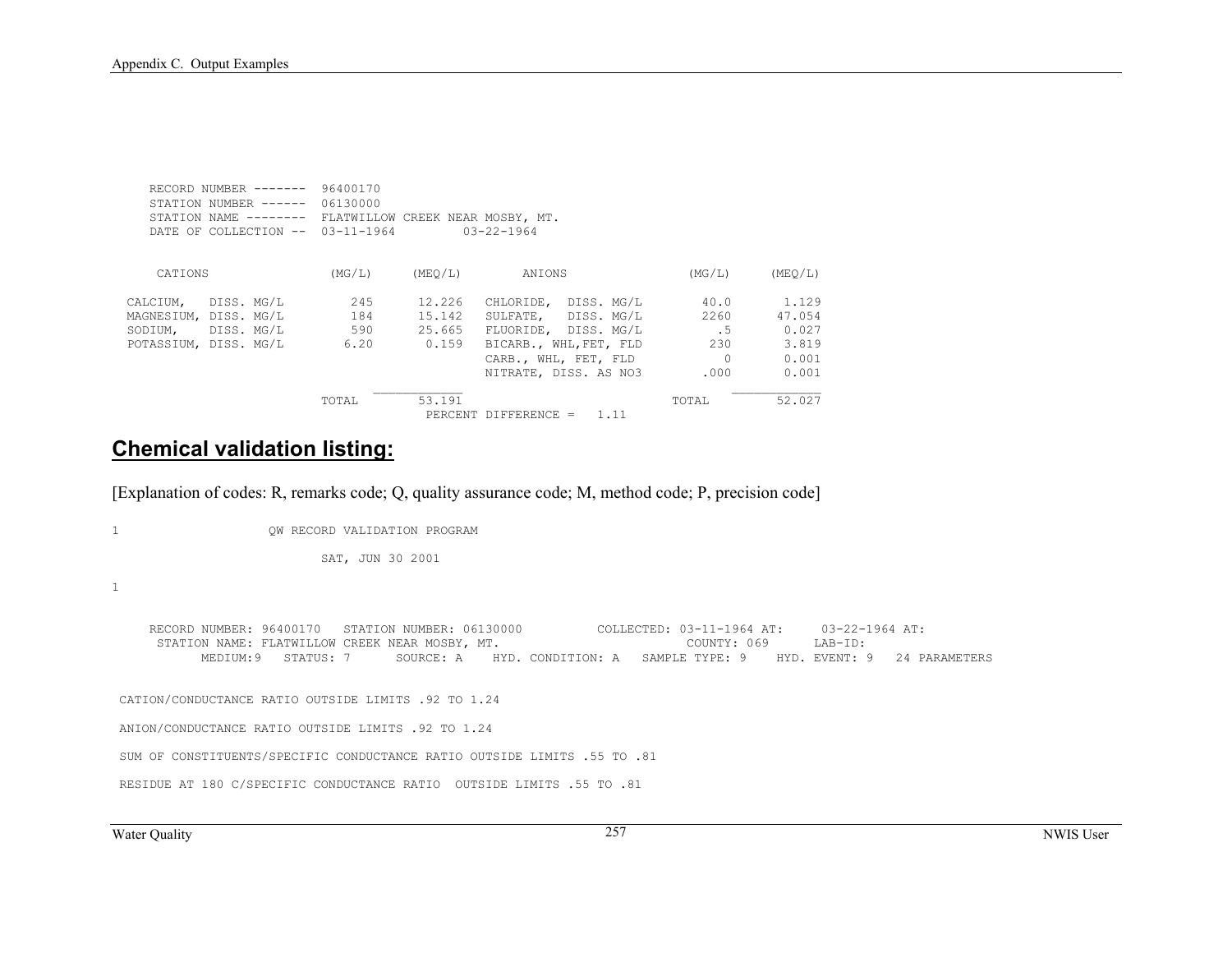| CODE           |       | PARAMETER NAME                     | UNITS                | VALUE          | R O M P      |                |
|----------------|-------|------------------------------------|----------------------|----------------|--------------|----------------|
|                | 00060 | DISCHARGE                          | <b>CFS</b>           | 1.9            | A            | 2              |
|                | 00080 | COLOR                              | PLATINUM-COBALT      | 4              | A            | $\mathbf{1}$   |
|                | 00095 | SPECIFIC CONDUCTANCE US/CM @ 25C   |                      | 4190           | $\mathbb{A}$ | 3              |
|                | 00400 | PH, WH, FIELD (STANDARD UNITS) 7.4 |                      |                | $\mathbb A$  | $\mathbf{2}$   |
|                | 00440 | ANC HCO3 FET FIELD                 | $(MG/L AS HCO3)$ 230 |                | $\mathbb{A}$ | 2              |
|                | 00445 | ANC CARB FET FIELD                 | (MG/L AS CO3)        | $\overline{0}$ | $\mathbb{A}$ | $\mathbf{1}$   |
|                | 00900 | HARDNESS TOTAL                     | (MG/L AS CAO3)       | 1400           | Α            | 2              |
|                | 00902 | NONCARBONATE HARD. F               | (MG/L AS CACO3)      | 1200           | Α            | 2              |
|                | 00915 | CALCIUM DISSOLVED                  | (MG/L AS CA)         | 245            | $\mathbb{A}$ | 2              |
|                | 00925 | MAGNESIUM DISSOLVED                | (MG/L AS MG)         | 184            | Α            | 2              |
|                | 00930 | SODIUM DISSOLVED                   | (MG/L AS NA)         | 590            | $\mathbb{A}$ | $\mathfrak{D}$ |
|                | 00931 | SODIUM ADSORPTION R. (RATIO)       |                      | $\overline{7}$ | Α            | 2              |
| COMPUTED 00932 |       | SODIUM, PERCENT                    | PERCENT              | 49             |              |                |
|                | 00935 | POTASSIUM DISSOLVED                | (MG/L AS K)          | 6.20           | A            | 2              |
|                | 00940 | CHLORIDE DISSOLVED                 | (MG/L AS CL)         | 40.0           | $\mathbb{A}$ | 2              |
|                | 00945 | SULFATE DISSOLVED                  | (MG/L AS SO4)        | 2260           | Α            | 2              |
|                | 00950 | FLUORIDE DISSOLVED                 | (MG/L AS F)          | $\cdot$ 5      | $\mathbb{A}$ | $\mathbf{1}$   |
|                | 00955 | SILICA DISSOLVED                   | (MG/L AS SIO2)       | 5.1            | $\mathbb{A}$ | 2              |
|                | 01020 | BORON DISSOLVED                    | (UG/L AS B)          | 410            | $\mathbb{A}$ | 2              |
|                | 70300 | RESIDUE DIS 180C                   | MG/L                 | 3450           | Α            | 3              |
| COMPUTED 70301 |       | DISSOLVED SOLIDS SUM               | MG/L                 | 3450           |              |                |
|                | 70302 | DISSOLVED SOLIDS                   | TONS/DAY             | 17.7           | A            | 3              |
|                | 70303 | RESIDUE DIS TON/ACFT T/AC-FT       |                      | 4.69           | $\mathbb{A}$ | $\mathfrak{D}$ |
|                | 71851 | NITR. NO3 AS NO3 DIS               | MG/L AS NO3          | .000           | Α            | $\mathbf{1}$   |
|                | 71870 | BROMIDE DISSOLVED                  | MG/L AS BR           | .48            | $\mathbb A$  | 2              |
|                | 71885 | IRON                               | UG/L AS FE           | $\circ$        | Α            | $\mathbf{1}$   |

1

| RECORD NUMBER: 96400170     |                                                |
|-----------------------------|------------------------------------------------|
|                             | STATION ID: USGS 06130000                      |
|                             | STATION NAME: FLATWILLOW CREEK NEAR MOSBY, MT. |
| COLLECTION DATE: 03-11-1964 | $03 - 22 - 1964$                               |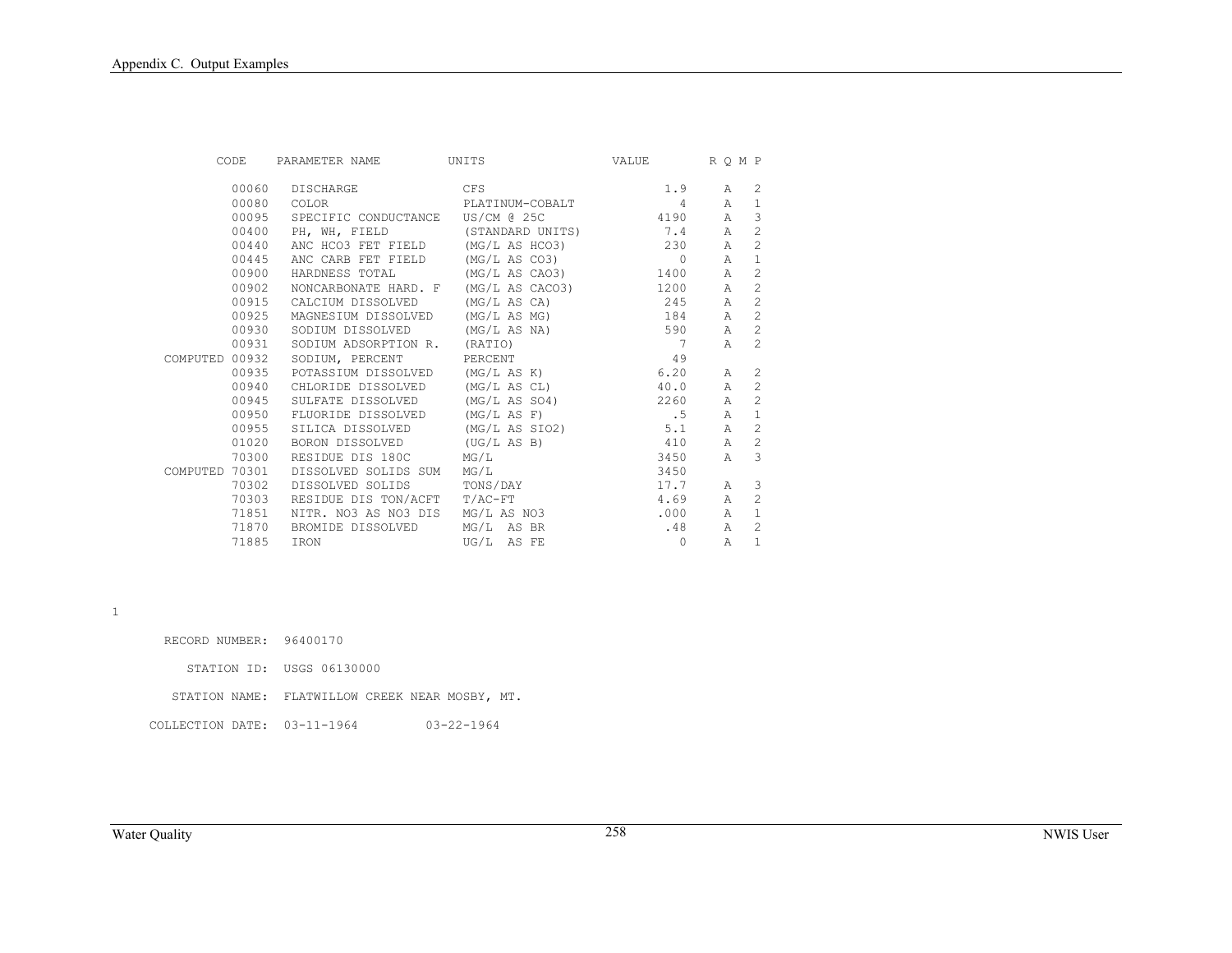| CATIONS               |                            | $(MG/L)$ $(MEO/L)$ | ANIONS                      | (MG/L)  | (MEO/L) |
|-----------------------|----------------------------|--------------------|-----------------------------|---------|---------|
|                       |                            |                    |                             |         |         |
| CALCIUM, DISS. MG/L   | 245                        |                    | 12.226 CHLORIDE, DISS. MG/L | 40.0    | 1.129   |
| MAGNESIUM, DISS. MG/L | 184                        |                    | 15.142 SULFATE, DISS. MG/L  | 2260    | 47.054  |
| SODIUM, DISS. MG/L    | 590                        |                    | 25.665 FLUORIDE, DISS. MG/L | .5      | 0.027   |
|                       | POTASSIUM, DISS. MG/L 6.20 | 0.159              | BICARB., WHL, FET, FLD      | 230     | 3.819   |
|                       |                            |                    | CARB., WHL, FET, FLD        | $\circ$ | 0.001   |
|                       |                            |                    | NITRATE, DISS. AS NO3       | .000    | 0.001   |
|                       |                            |                    |                             |         |         |
|                       | TOTAL                      | 53.191             |                             | TOTAL   | 52.027  |
|                       |                            |                    | PERCENT DIFFERENCE = $1.11$ |         |         |

# **Publication tables (by-sample format; 4 table types)**

### **Table type 1 (Single-station):**

DISTRICT CODE 30 UNITED STATES DEPARTMENT OF INTERIOR - GEOLOGICAL SURVEY PROCESS DATE 6-30-01 06130000 -- FLATWILLOW CREEK NEAR MOSBY, MT.

#### WATER-QUALITY DATA

|      |         |               |      |         | CHLO-   | FLUO-   |
|------|---------|---------------|------|---------|---------|---------|
|      |         |               |      | CALCIUM | RIDE,   | RIDE,   |
|      |         |               |      | DTS-    | $DTS-$  | $DTS-$  |
|      |         |               |      | SOLVED  | SOLVED  | SOLVED  |
| DATE | STATION | <b>NUMBER</b> | DATE | (MG/L   | (MG/L   | (MG/L   |
|      |         |               |      | AS CA)  | AS CL)  | AS F)   |
|      |         |               |      | (00915) | (00940) | (00950) |

MAR 1964

Water Quality NWIS User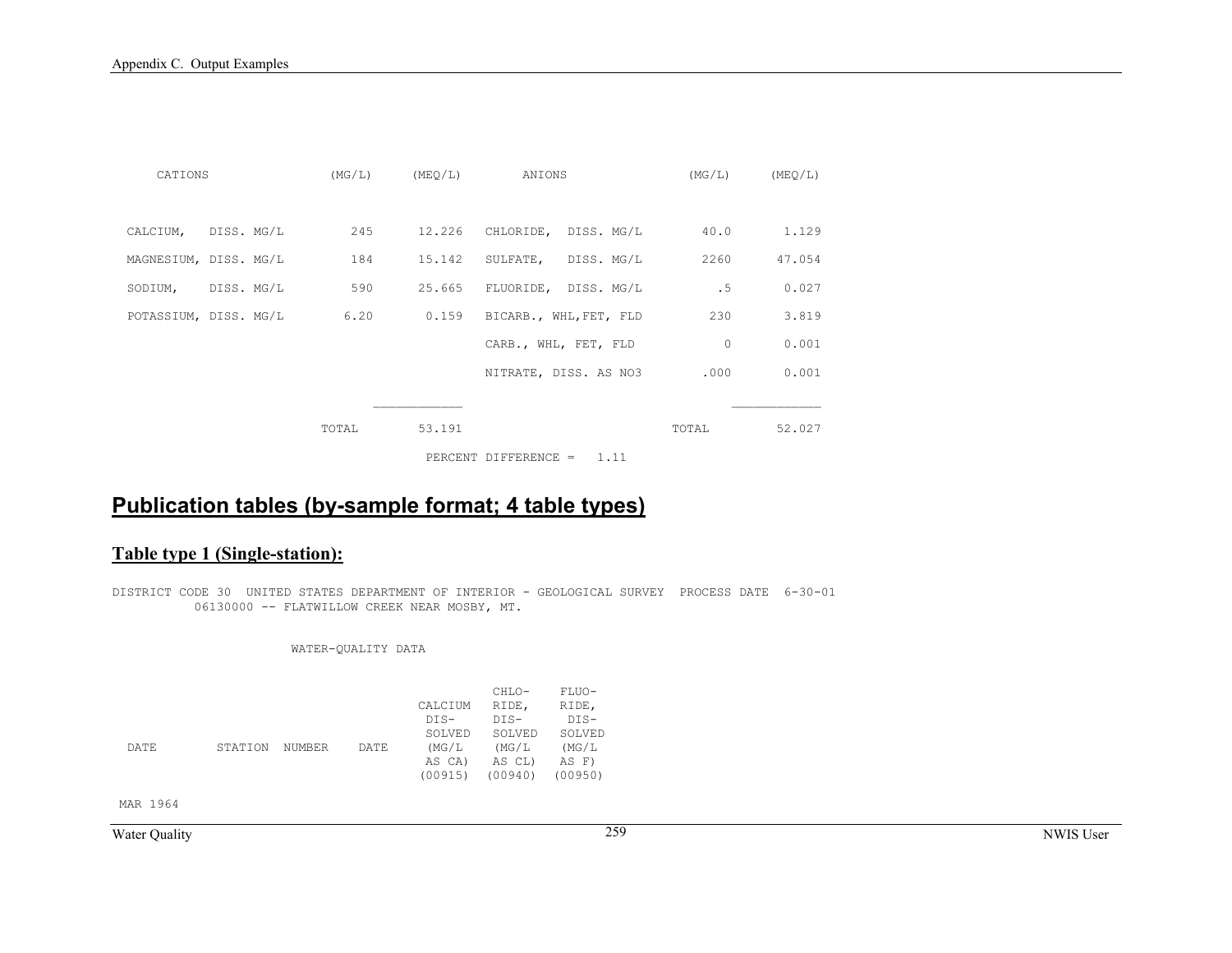| $11 - 22$ | 06130000 | 19640311 | 245 | 40.0 | . 5 |
|-----------|----------|----------|-----|------|-----|
| MAR       |          |          |     |      |     |
| $23 - 31$ | 06130000 | 19640323 | 240 | 42.0 |     |
|           |          |          |     |      |     |

 DISTRICT CODE 30 UNITED STATES DEPARTMENT OF INTERIOR - GEOLOGICAL SURVEY PROCESS DATE 6-30-01 06130500 -- MUSSELSHELL RIVER AT MOSBY, MT.

#### WATER-QUALITY DATA

|          |          |        |          |      |         |         | CHLO-   | FLUO-   |
|----------|----------|--------|----------|------|---------|---------|---------|---------|
|          |          |        |          |      |         | CALCIUM | RIDE,   | RIDE,   |
|          |          |        |          |      | TEMPER- | $DIS-$  | $DIS-$  | $DIS-$  |
|          |          |        |          |      | ATURE   | SOLVED  | SOLVED  | SOLVED  |
| DATE     | STATION  | NUMBER | DATE     | TIME | WATER   | (MG/L)  | (MG/L)  | (MG/L)  |
|          |          |        |          |      | (DEG C) | AS CA)  | AS CL)  | AS F)   |
|          |          |        |          |      | (00010) | (00915) | (00940) | (00950) |
|          |          |        |          |      |         |         |         |         |
| OCT 1974 |          |        |          |      |         |         |         |         |
| 22       | 06130500 |        | 19741022 | 1230 |         |         |         |         |
| 22       | 06130500 |        | 19741022 | 1230 | 10.0    | 120     | 23.0    | . 3     |

### **Table type 2 (Miscellaneous station):**

 UNITED STATES DEPARTMENT OF INTERIOR - GEOLOGICAL SURVEY PROCESS DATE 6-30-01 MISCELLANEOUS STATION ANALYSES

| DATE.                | STATION<br>NUMBER                                                         | DATE                 | TEMPER-<br>ATURE<br>WATER<br>(DEG C)<br>(00010) | CALCIUM<br>DTS-<br>SOLVED<br>(MG/L<br>AS CA)<br>(00915) | CHLO-<br>RIDE,<br>DTS-<br>SOLVED<br>(MG/L<br>AS CL)<br>(00940) | FLUO-<br>RIDE,<br>DTS-<br>SOLVED<br>(MG/L<br>AS F)<br>(00950) |
|----------------------|---------------------------------------------------------------------------|----------------------|-------------------------------------------------|---------------------------------------------------------|----------------------------------------------------------------|---------------------------------------------------------------|
|                      | 06130000 FLATWILLOW CREEK NEAR MOSBY, MT. (LAT 46 55 40N LONG 107 56 00W) |                      |                                                 |                                                         |                                                                |                                                               |
| MAR 1964<br>11<br>23 | 06130000<br>06130000                                                      | 19640311<br>19640323 |                                                 | 245<br>2.40                                             | 40.0<br>42.0                                                   | . 5<br>. 4                                                    |
| 06130500             | MUSSELSHELL RIVER AT MOSBY, MT. (LAT 46 59 41N LONG 107 53 18W)           |                      |                                                 |                                                         |                                                                |                                                               |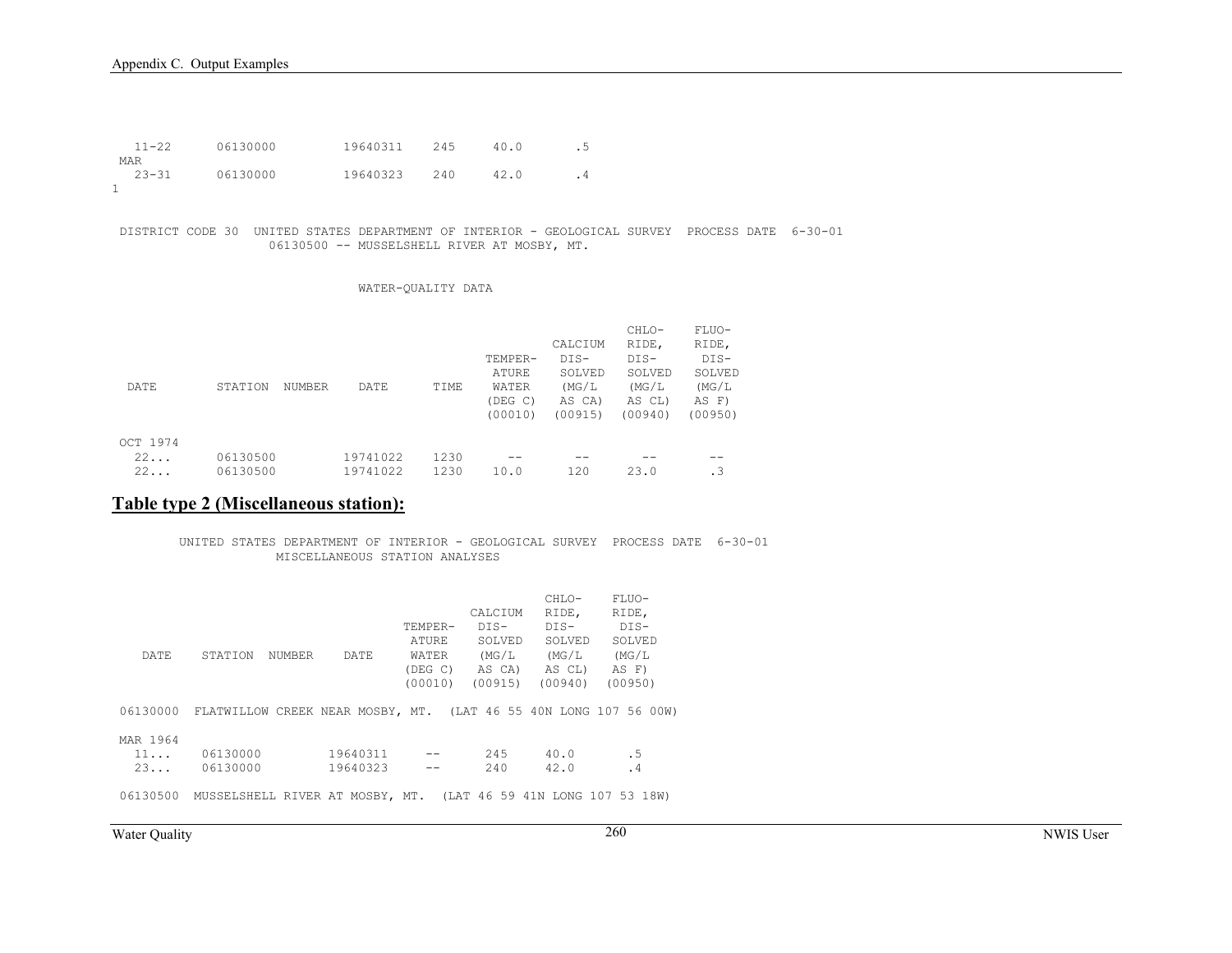| OCT 1974 |             |               |       |       |       |           |
|----------|-------------|---------------|-------|-------|-------|-----------|
|          | 22 06130500 | 19741022      | $- -$ | $- -$ | $- -$ | --        |
|          | 22 06130500 | 19741022 10.0 |       | 120   | 23.0  | $\cdot$ 3 |

### **Table type 3 (Multiple station):**

 UNITED STATES DEPARTMENT OF INTERIOR - GEOLOGICAL SURVEY PROCESS DATE 6-30-01 MISCELLANEOUS STATION ANALYSES

|          |                       |      |              |         | CHLO-   | FLUO-     |
|----------|-----------------------|------|--------------|---------|---------|-----------|
|          |                       |      |              | CALCIUM | RIDE,   | RIDE,     |
|          |                       |      | TEMPER-      | $DTS-$  | $DIS-$  | DIS-      |
|          |                       |      | <b>ATURE</b> | SOLVED  | SOLVED  | SOLVED    |
| STATION  | DATE<br><b>NUMBER</b> | TIME | WATER        | (MG/L)  | (MG/L)  | (MG/L)    |
|          |                       |      | (DEG C)      | AS CA)  | AS CL)  | AS F)     |
|          |                       |      | (00010)      | (00915) | (00940) | (00950)   |
|          |                       |      |              |         |         |           |
| 06130000 | $0.3 - 11 - 64$       |      |              | 245     | 40.0    | . 5       |
|          | $03 - 23 - 64$        |      |              | 2.40    | 42.0    | $\cdot$ 4 |
| 06130500 | $10 - 22 - 74$        | 1230 |              |         |         |           |
|          | $10 - 22 - 74$        | 1230 | 10.0         | 120     | 23.0    | $\cdot$ 3 |

### **Table type 4 (Biological):**

DISTRICT CODE 30 UNITED STATES DEPARTMENT OF INTERIOR - GEOLOGICAL SURVEY PROCESS DATE 6-30-01 460645112491201 -- 04N10W10DADA01

#### WATER-QUALITY DATA

| DATE<br>TIME                                                                                   | MAR 29, 78<br>1230     | JUL 30, 74<br>1330     | SET:<br>PAGE: |  |
|------------------------------------------------------------------------------------------------|------------------------|------------------------|---------------|--|
| TOTAL CELLS/ML                                                                                 | 120                    | 6200                   |               |  |
|                                                                                                | CELLS PER-<br>/ML CENT | CELLS PER-<br>/ML CENT |               |  |
| CHLOROPHYTA) (GREEN ALGAE<br>.CHLOROPHYCEAE<br>CHLOROCOCCALES<br>OOCYSTACEAE<br>ANKISTRODESMUS | $- -$                  | 1102                   |               |  |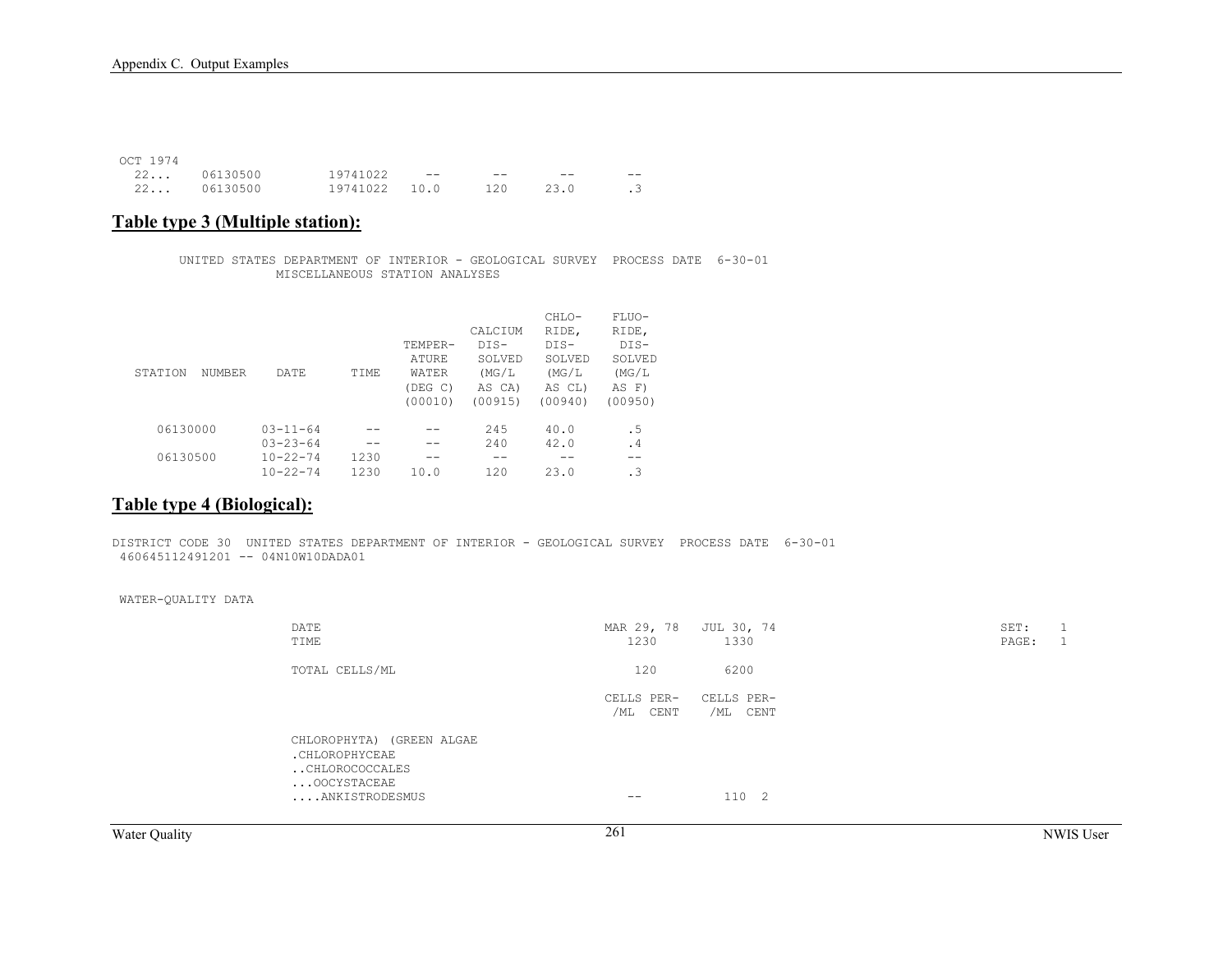| TETRAEDRON                       |       | 28 < 1     |
|----------------------------------|-------|------------|
| CHRYSOPHYTA) (YELLOW-GREEN ALGAE |       |            |
| . BACTLLARTOPHYCEAE              |       |            |
| CENTRALES                        |       |            |
| COSCINODISCACEAE                 |       |            |
| CYCLOTELLA                       |       | 390 6      |
| MELOSTRA                         |       | 340 5      |
| PENNALES                         |       |            |
| ACHNANTHACEAE                    |       |            |
| $\ldots$ . COCCONEIS             |       | 84 1       |
| RHOICOSPHENIA                    |       | 28 < 1     |
| CYMBELLACEAE                     |       |            |
| CYMBELLA                         |       | $220 \t 4$ |
| DIATOMACEAE                      |       |            |
| DIATOMA                          |       | 450 7      |
| FRAGILARIACEAE                   |       |            |
| HANNAEA                          | 14 12 |            |
| $\ldots$ SYNEDRA                 | 81 68 | 2204       |
| NAVICULACEAE                     |       |            |
| NAVICULA                         | 27 23 | 560 9      |
| CYANOPHYTA) (BLUE-GREEN ALGAE    |       |            |
| .CYANOPHYCEAE                    |       |            |
| OSCILLATORIALES                  |       |            |
| OSCILLATORIACEAE                 |       |            |
| LYNGBYA                          |       | 3800 61    |

# **Publication tables (by-result format; 3 table types)**

### **Table type 1 (Single station):**

DISTRICT CODE 30 UNITED STATES DEPARTMENT OF INTERIOR - GEOLOGICAL SURVEY PROCESS DATE 6-30-01 06130000 -- FLATWILLOW CREEK NEAR MOSBY, MT.

WATER-QUALITY DATA

|       |         |        |       | PARAM-      |       |
|-------|---------|--------|-------|-------------|-------|
|       |         |        |       | <b>RTRR</b> |       |
| DA TE | STATION | NUMBER | DATE. | CODE        | VALUE |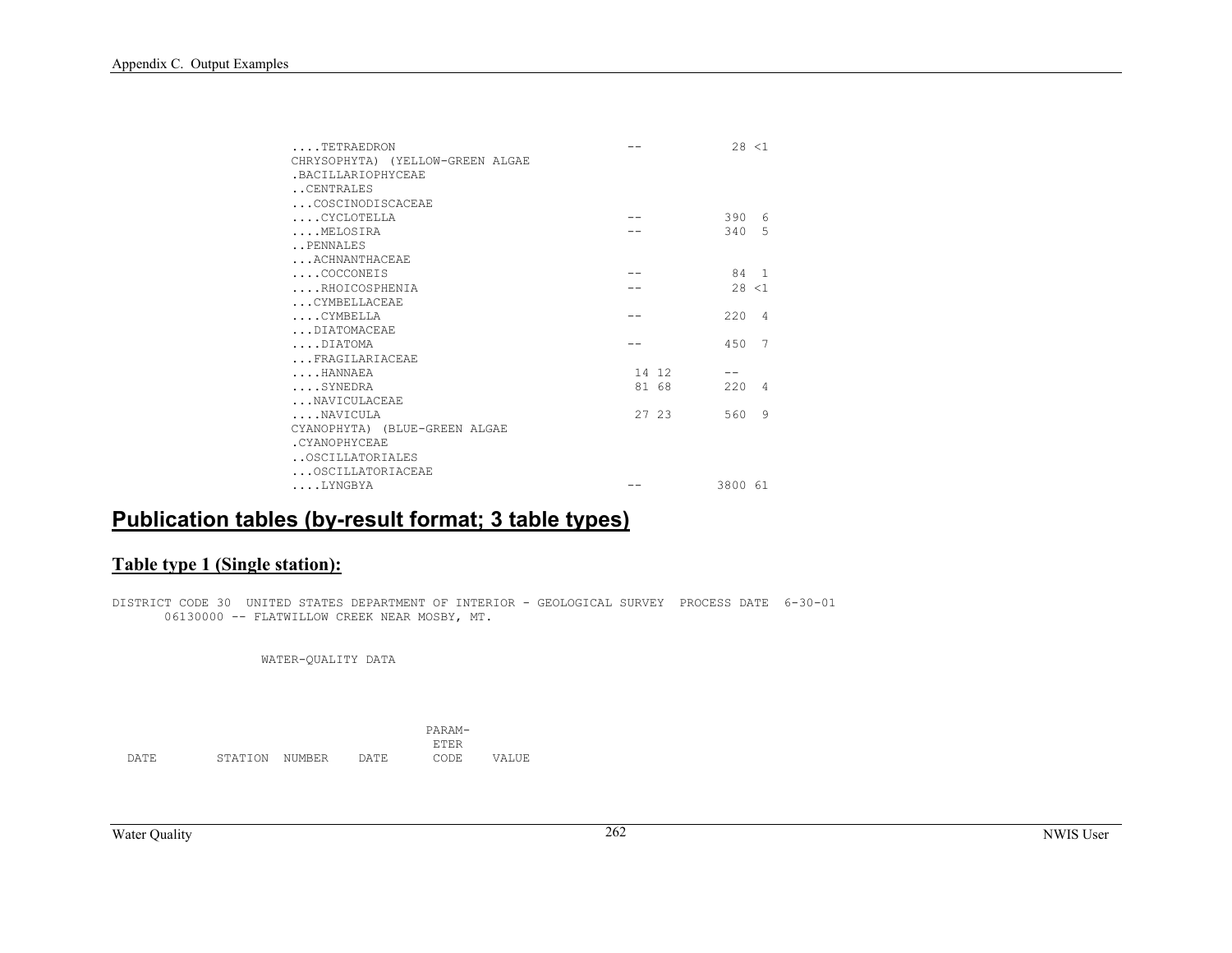| MAR 1964<br>$11 - 22$ | 06130000 | 19640311 | 00915 | 245  |
|-----------------------|----------|----------|-------|------|
| MAR<br>$11 - 22$      | 06130000 | 19640311 | 00940 | 40.0 |
| MAR                   |          |          |       |      |
| $11 - 22$             | 06130000 | 19640311 | 00950 | . 5  |
| MAR                   |          |          |       |      |
| $23 - 31$             | 06130000 | 19640323 | 00915 | 240  |
| MAR                   |          |          |       |      |
| $23 - 31$             | 06130000 | 19640323 | 00940 | 42.0 |
| MAR                   |          |          |       |      |
| $23 - 31$             | 06130000 | 19640323 | 00950 | . 4  |
|                       |          |          |       |      |

DISTRICT CODE 30 UNITED STATES DEPARTMENT OF INTERIOR - GEOLOGICAL SURVEY PROCESS DATE 6-30-01 06130500 -- MUSSELSHELL RIVER AT MOSBY, MT.

WATER-QUALITY DATA

|          |          |        |          |      | PARAM-<br>ETER |       |
|----------|----------|--------|----------|------|----------------|-------|
| DATE     | STATION  | NUMBER | DATE     | TIME | CODE           | VALUE |
|          |          |        |          |      |                |       |
| OCT 1974 |          |        |          |      |                |       |
| 22       | 06130500 |        | 19741022 | 1230 | 00915          | 120   |
| 22       | 06130500 |        | 19741022 | 1230 | 00940          | 23.0  |
| 22       | 06130500 |        | 19741022 | 1230 | 00950          | . 3   |

#### **Table type 2 (Miscellaneous station):**

 UNITED STATES DEPARTMENT OF INTERIOR - GEOLOGICAL SURVEY PROCESS DATE 6-30-01 MISCELLANEOUS STATION ANALYSES

|          |              |                                      |            |            | Δ |  |
|----------|--------------|--------------------------------------|------------|------------|---|--|
|          |              |                                      |            |            |   |  |
| .יום ברי | ١N<br>.<br>◡ | NH.<br><b>∶IM</b> R R' D<br><br>---- | ነ እ ጥ<br>. | ME<br>---- |   |  |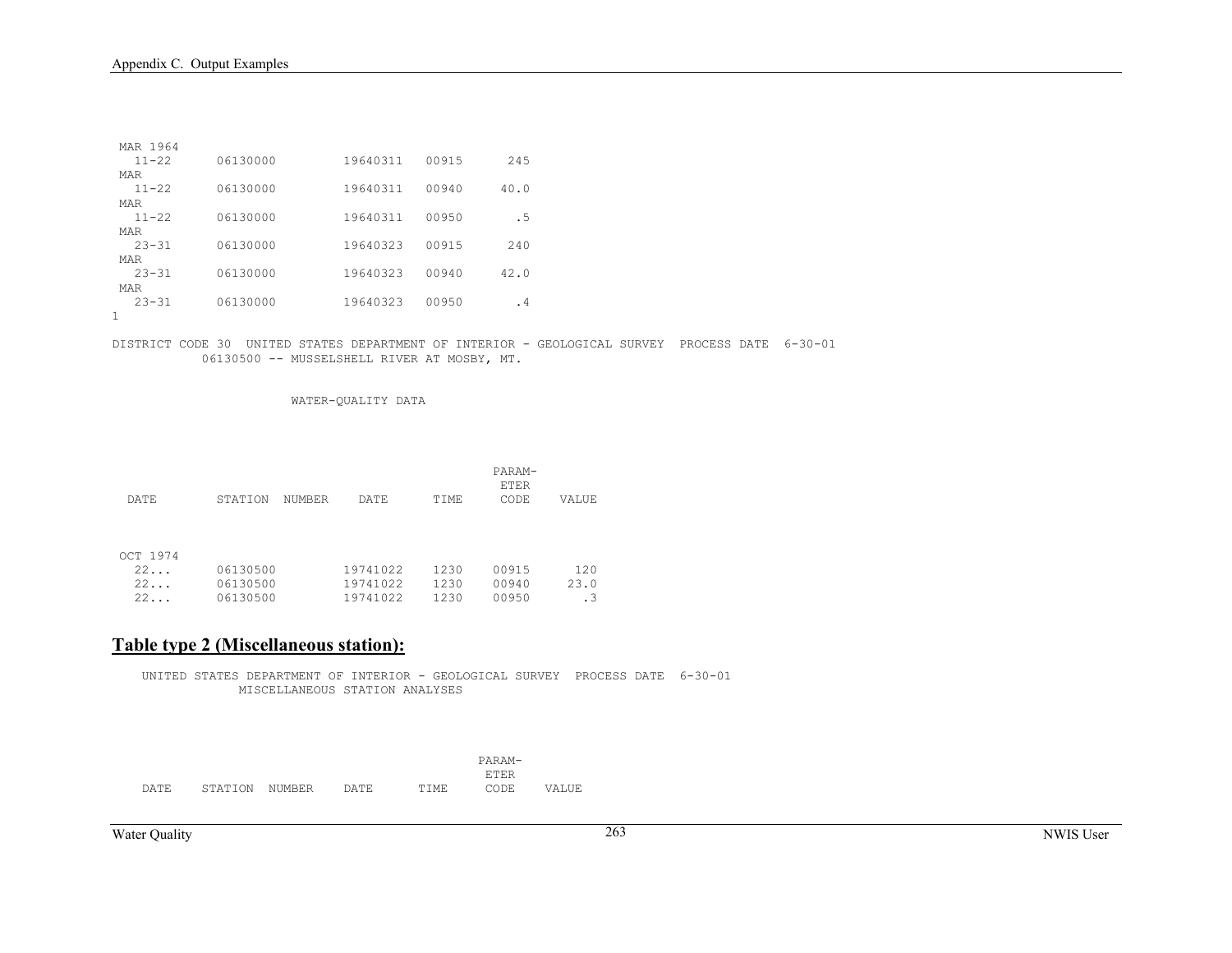| 06130000    | FLATWILLOW CREEK NEAR MOSBY, MT. (LAT 46 55 40N LONG 107 56 00W) |  |          |      |                   |       |  |           |  |  |
|-------------|------------------------------------------------------------------|--|----------|------|-------------------|-------|--|-----------|--|--|
|             |                                                                  |  |          |      |                   |       |  |           |  |  |
| MAR 1964    |                                                                  |  |          |      |                   |       |  |           |  |  |
| $11 \ldots$ | 06130000                                                         |  | 19640311 |      | $\qquad \qquad -$ | 00915 |  | 245       |  |  |
| $11 \ldots$ | 06130000                                                         |  | 19640311 |      | $ -$              | 00940 |  | 40.0      |  |  |
| $11 \ldots$ | 06130000                                                         |  | 19640311 |      | $ -$              | 00950 |  | . 5       |  |  |
| 23          | 06130000                                                         |  | 19640323 |      | $ -$              | 00915 |  | 240       |  |  |
| 23          | 06130000                                                         |  | 19640323 |      | $ -$              | 00940 |  | 42.0      |  |  |
| 23          | 06130000                                                         |  | 19640323 |      | $\qquad \qquad -$ | 00950 |  | $\cdot$ 4 |  |  |
|             |                                                                  |  |          |      |                   |       |  |           |  |  |
| 06130500    | MUSSELSHELL RIVER AT MOSBY, MT. (LAT 46 59 41N LONG 107 53 18W)  |  |          |      |                   |       |  |           |  |  |
|             |                                                                  |  |          |      |                   |       |  |           |  |  |
| OCT 1974    |                                                                  |  |          |      |                   |       |  |           |  |  |
| $22 \ldots$ | 06130500                                                         |  | 19741022 | 1230 |                   | 00010 |  | 10.0      |  |  |
| $22 \ldots$ | 06130500                                                         |  | 19741022 | 1230 |                   | 00915 |  | 120       |  |  |
| $22 \ldots$ | 06130500                                                         |  | 19741022 | 1230 |                   | 00940 |  | 23.0      |  |  |
| 22          | 06130500                                                         |  | 19741022 | 1230 |                   | 00950 |  | $\cdot$ 3 |  |  |

### **Table type 3 (Multiple station):**

 UNITED STATES DEPARTMENT OF INTERIOR - GEOLOGICAL SURVEY PROCESS DATE 6-30-01 MISCELLANEOUS STATION ANALYSES

| STATION<br>NUMBER | DATE.                                                                                   | TIME                         | PARAM-<br><b>ETER</b><br>CODE             | VALUE                              |
|-------------------|-----------------------------------------------------------------------------------------|------------------------------|-------------------------------------------|------------------------------------|
| 06130000          | $03 - 11 - 64$<br>$0.3 - 11 - 64$<br>$03 - 11 - 64$<br>$03 - 23 - 64$<br>$03 - 23 - 64$ |                              | 00915<br>00940<br>00950<br>00915<br>00940 | 245<br>40.0<br>. 5<br>2.40<br>42.0 |
| 06130500          | $03 - 23 - 64$<br>$10 - 22 - 74$<br>$10 - 22 - 74$<br>$10 - 22 - 74$<br>$10 - 22 - 74$  | 1230<br>1230<br>1230<br>1230 | 00950<br>00010<br>00915<br>00940<br>00950 | . 4<br>10.0<br>120<br>23.0<br>. 3  |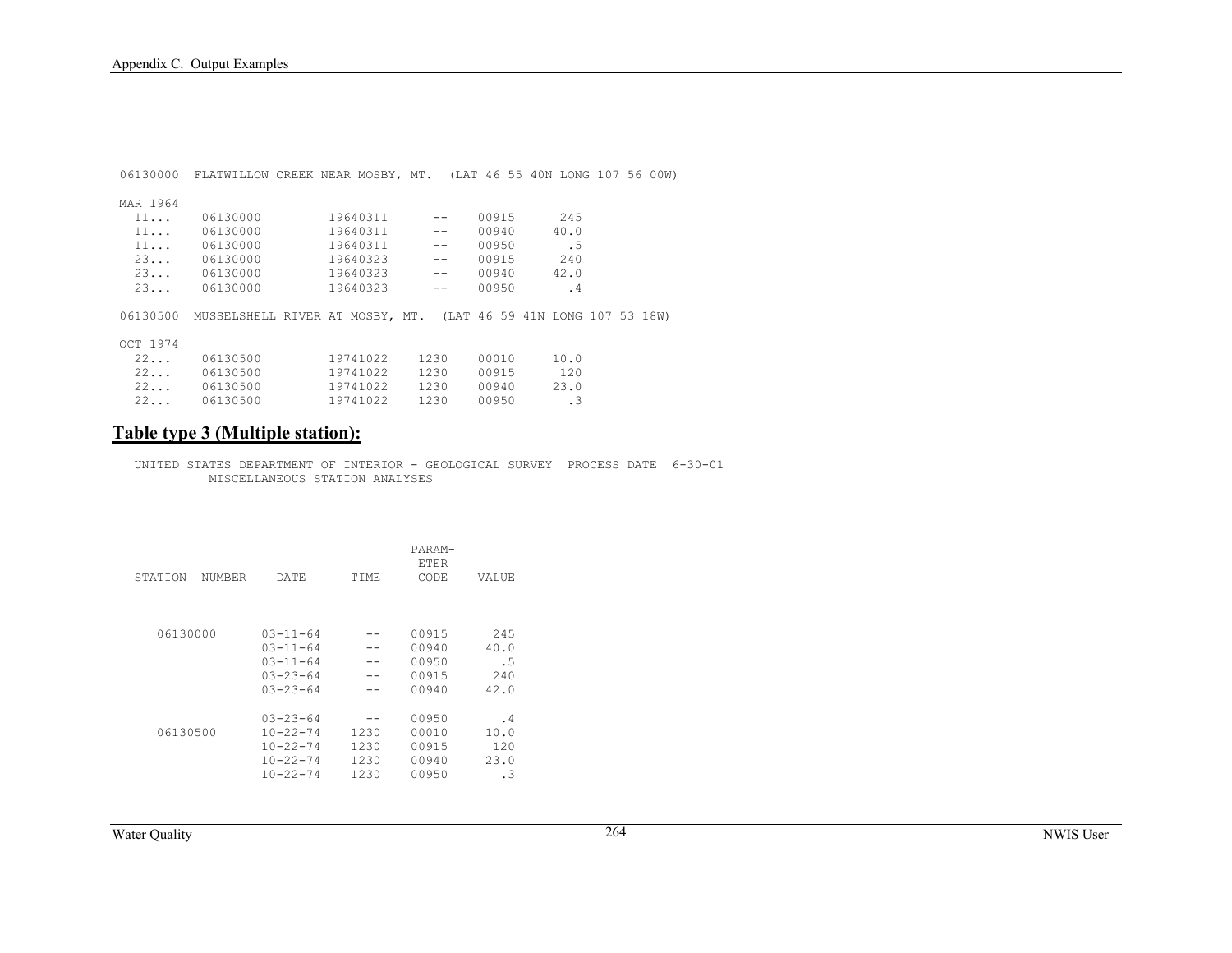## **Flat file (by-sample, fixed column format)**

| 06130000 | 19640311 | $-- 9999999 - 999999$  |      | 245     | 40.0    | . 5       |
|----------|----------|------------------------|------|---------|---------|-----------|
| 06130000 | 19640323 | $-- 9999999 - 999999$  |      | 240     | 42.0    | $\cdot$ 4 |
| 06130500 | 19741022 | $1230 -999999 -999999$ |      | -999999 | -999999 | -999999   |
| 06130500 | 19741022 | $1230 - 999999$        | 10.0 | 120     | 23.0    | - 35      |

## **Flat file (by-result, fixed-column format)**

| 06130000 | 19640311 | --   | 00915 | -999999 | 245  |
|----------|----------|------|-------|---------|------|
| 06130000 | 19640311 | --   | 00940 | -999999 | 40.0 |
| 06130000 | 19640311 |      | 00950 | -999999 | . 5  |
| 06130000 | 19640323 | --   | 00915 | -999999 | 2.40 |
| 06130000 | 19640323 |      | 00940 | -999999 | 42.0 |
| 06130000 | 19640323 | --   | 00950 | -999999 | . 4  |
| 06130500 | 19741022 | 1230 | 00010 | -999999 | 10.0 |
| 06130500 | 19741022 | 1230 | 00915 | -999999 | 120  |
| 06130500 | 19741022 | 1230 | 00940 | -999999 | 23.0 |
| 06130500 | 19741022 | 1230 | 00950 | -999999 |      |

## **P-Stat output (three files)**

[Note: The \*.stats file is produced when values with remark codes are included in the data set]

#### **Data file:**

| 06130000 | 19640311 |      | 19640322 |     |
|----------|----------|------|----------|-----|
|          |          | 245  | 40.0     | . 5 |
| 06130000 | 19640323 |      | 19640331 |     |
|          |          | 240  | 42.0     | .4  |
| 06130000 | 19640401 |      | 19640407 |     |
|          |          | 238  | 34.0     | . 6 |
| 06130000 | 19640408 |      | 19640417 |     |
|          |          | 204  | 24.0     | . 6 |
| 06130000 | 19640418 |      | 19640427 |     |
|          |          | 209  | 28.0     | . 6 |
| 06130000 | 19640428 |      | 19640502 |     |
|          |          | 219  | 29.0     | . 6 |
| 06130000 | 19640503 |      | 19640509 |     |
|          |          | 72.0 | 4.5      | . 5 |
| 06130000 | 19640506 | 1130 |          |     |
|          |          |      |          |     |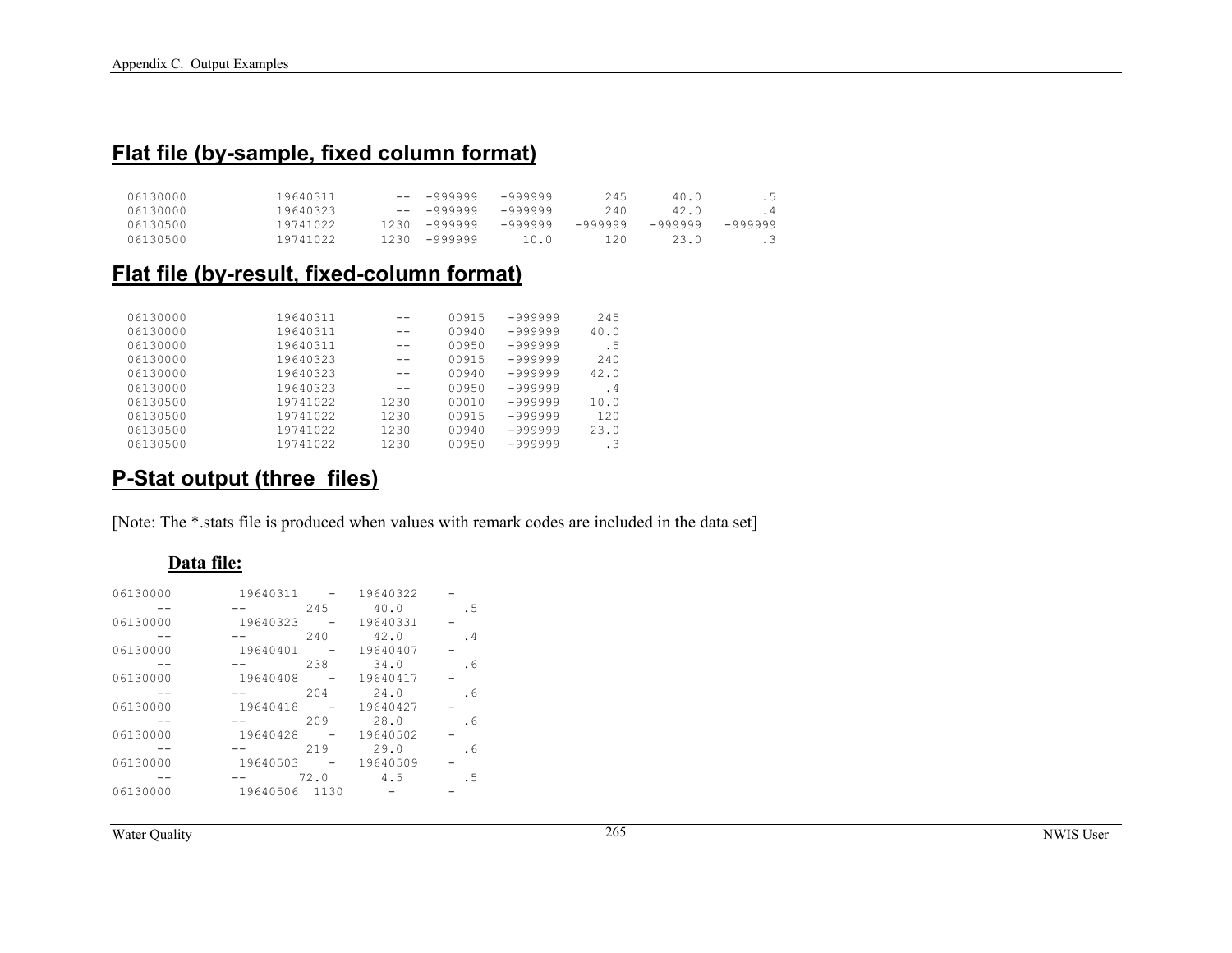|          | $11.7 -$                      |          |           |
|----------|-------------------------------|----------|-----------|
| 06130000 | 19640510 -                    | 19640521 |           |
|          | $--$ 132                      | 6.7      | $\cdot$ 5 |
| 06130000 | 19640522 - 19640531           |          |           |
|          | <b>See Strategies</b>         | 122 7.9  | .5        |
| 06130000 | 19640601 - 19640611           |          |           |
|          | $--$ 121 7.0                  |          | $\cdot$ 3 |
| 06130000 | 19640612 - 19640621           |          |           |
|          | $--$ 100                      | 5.8      | .4        |
| 06130000 | 19640619 1000                 |          |           |
|          | the company of the company of |          |           |
| 06130000 | 19640622 - 19640630           |          |           |
|          | $--$ 110                      | 6.8      | . 4       |
| 06130000 | 19640630 1330                 |          |           |
|          | $15.6 - -$                    |          |           |
| 06130000 | 19640701 - 19640710           |          |           |
|          | $--$ 131 5.6                  |          | . 5       |
| 06130000 | 19640711 - 19640722           |          |           |
|          | $-- 149$                      | 9.5      | .4        |
| 06130000 | 19640723 - 19640731           |          |           |
|          | $--$ 173                      | 14.0     | . 5       |
| 06130000 | 19640801 - 19640819           |          |           |
|          |                               | 219 17.0 | .6        |
| 06130000 | 19640820 - 19640831           |          |           |
|          | $--$ 149                      | 8.4      | .5        |

### **Command file (\*.cmnd):**

BUILD pstat output.P, FILE pstat output; VARS STATION.NUMBER:C DATE:C TIME:C END.DATE:C END.TIME:C P00025 P00010 P00915 P00940 P00950  $\hat{\mathcal{Z}}$ 

#### **Statistics file (\*.stats):**

LIST OF PARAMETERS WITH REMARK CODES

PARAMETER 00915 VALUE  $_{\tt COUNT}$ 

 $\langle$  245 1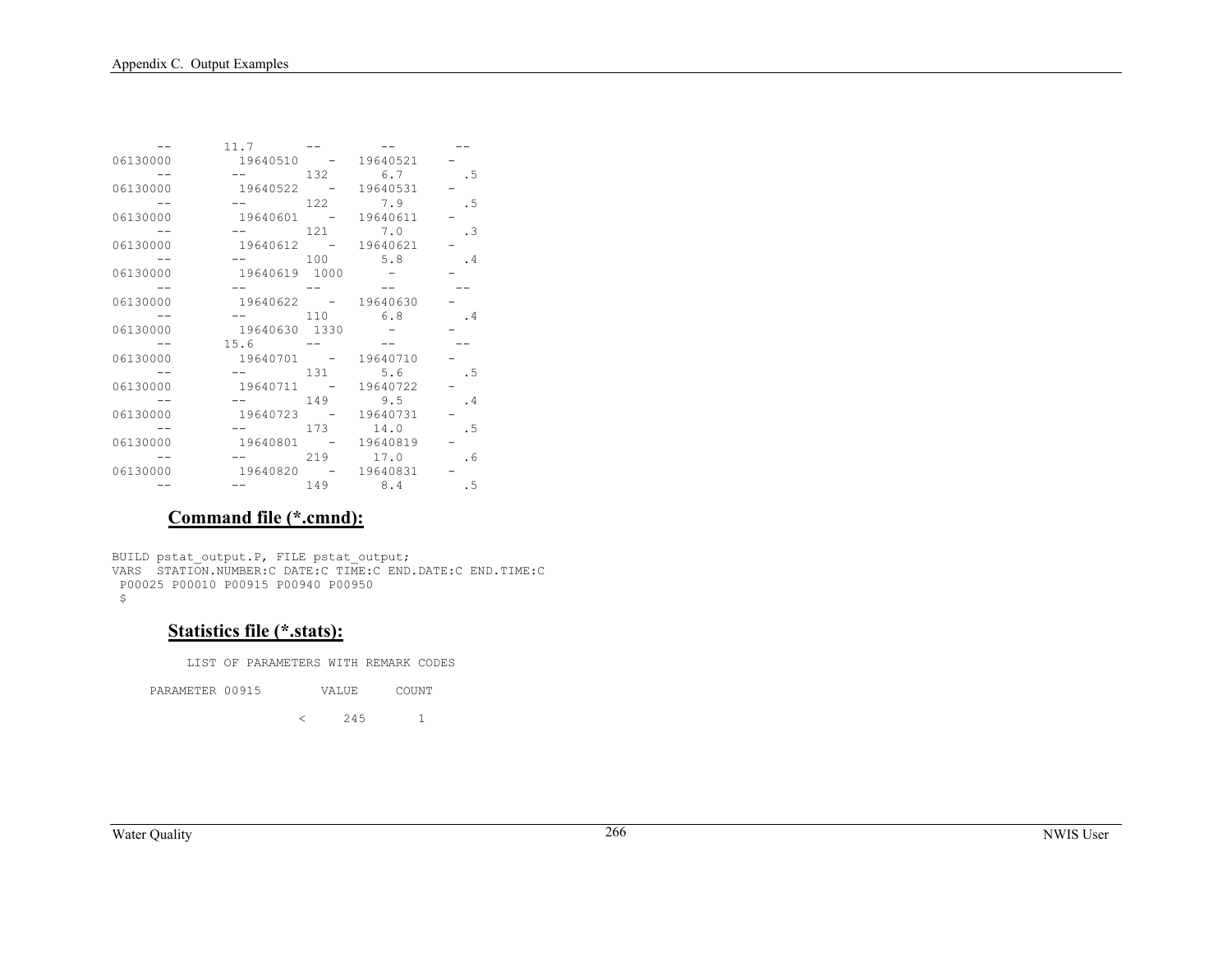# **Listing of site information:**

|         |                              | ACCESSING SITEFILE FOR DATABASE 01           | RETRIEVAL DATE: Sat, 30 Jun 2001 @ 17:42:13 | Page 0001                       |
|---------|------------------------------|----------------------------------------------|---------------------------------------------|---------------------------------|
|         |                              |                                              |                                             |                                 |
|         |                              | STATION NAME: Flatwillow Creek near Mosby MT |                                             | STATION NUMBER: 06130000        |
|         | COUNTRY:                     | US                                           | STATE: 30                                   | 069<br>COUNTY:                  |
|         | LAT. / LONG. :               | / 1075600<br>465540                          | LAT/LONG METHOD: M                          | 30<br>DISTRICT:                 |
|         | LAT/LONG ACCURACY: U         |                                              | LAT/LONG DATUM: NAD27                       | ALTITUDE DATUM:                 |
|         | RECORD CREATED:              | 19850531                                     | GAGE/SURFACE DATUM:                         | UPDATED:<br>19930120000000      |
|         | SITE USE CODE:               | INACTIVE                                     | HYDROLOGIC UNIT: 10040203                   | BASIN CODE:                     |
|         | LAND NET LOCATION:           |                                              | ALTITUDE METHOD:                            | ALTITUDE ACCURACY:              |
|         | NAME OF LOCATION MAP:        |                                              | MAP SCALE: 1:                               | SOURCE AGENCY:<br>USGS          |
|         | STTE WEB FLAG: Y             |                                              | TIME ZONE CODE: MST                         | DAYLIGHT SAVINGS TIME: Y        |
|         | DATE SITE ESTAB. OR INVENT.: |                                              | REMARKS:                                    |                                 |
|         | PROJECT NUMBER:              |                                              | CONTRIB. DRAIN AREA:                        | 1855.00<br>DRAINAGE AREA:       |
| $\circ$ | TYPE OF SITE                 |                                              | TYPE OF DATA COLLECTED AT SITE: STATUS      | INSTRUMENTATION AT SITE: STATUS |
| $+$     |                              |                                              |                                             |                                 |
|         | STREAM                       |                                              |                                             |                                 |

# **Listing of parameter code dictionary:**

#### **PARAMETER CODE LIST**

| <b>CODE</b> | SHORT NAME           | <b>ORDER</b> | LONG NAME                                |
|-------------|----------------------|--------------|------------------------------------------|
| 00001       | CROSS-SECTION (FEET) | 5559         | CROSS-SECTION LOCATION FEET FROM RIGHT B |
| 00002       | CROSS-SECTION (%)    | 5560         | CROSS-SECTION LOCATION PERCENT FROM RIGH |
| 00003       | SAMPLING DEPTH (FT.) | 234          | SAMPLING DEPTH (FEET)                    |
| 00004       | STREAM WIDTH (FEET)  | 276          | STREAM WIDTH (FEET)                      |
| 00005       | CROSS-SECTION (%)    | 5561         | CROSS-SECTION LOCATION VERTICAL (PERCENT |
| 00008       | SAMPLE ACCT. NUMBER  | 5641         | SAMPLE ACCOUNTING NUMBER                 |
| 00009       | CROSS-SECTION (FT.)  | 5558         | CROSS-SECTION LOCATION FEET FROM LEFT BA |
| 00010       | WATER TEMPERATURE    | 375          | TEMPERATURE, WATER (DEG. C)              |
| 00011       | WATER TEMPERATURE    | 374          | WATER TEMPERATURE, (DEGREES) FARENHEIT   |

Water Quality NWIS User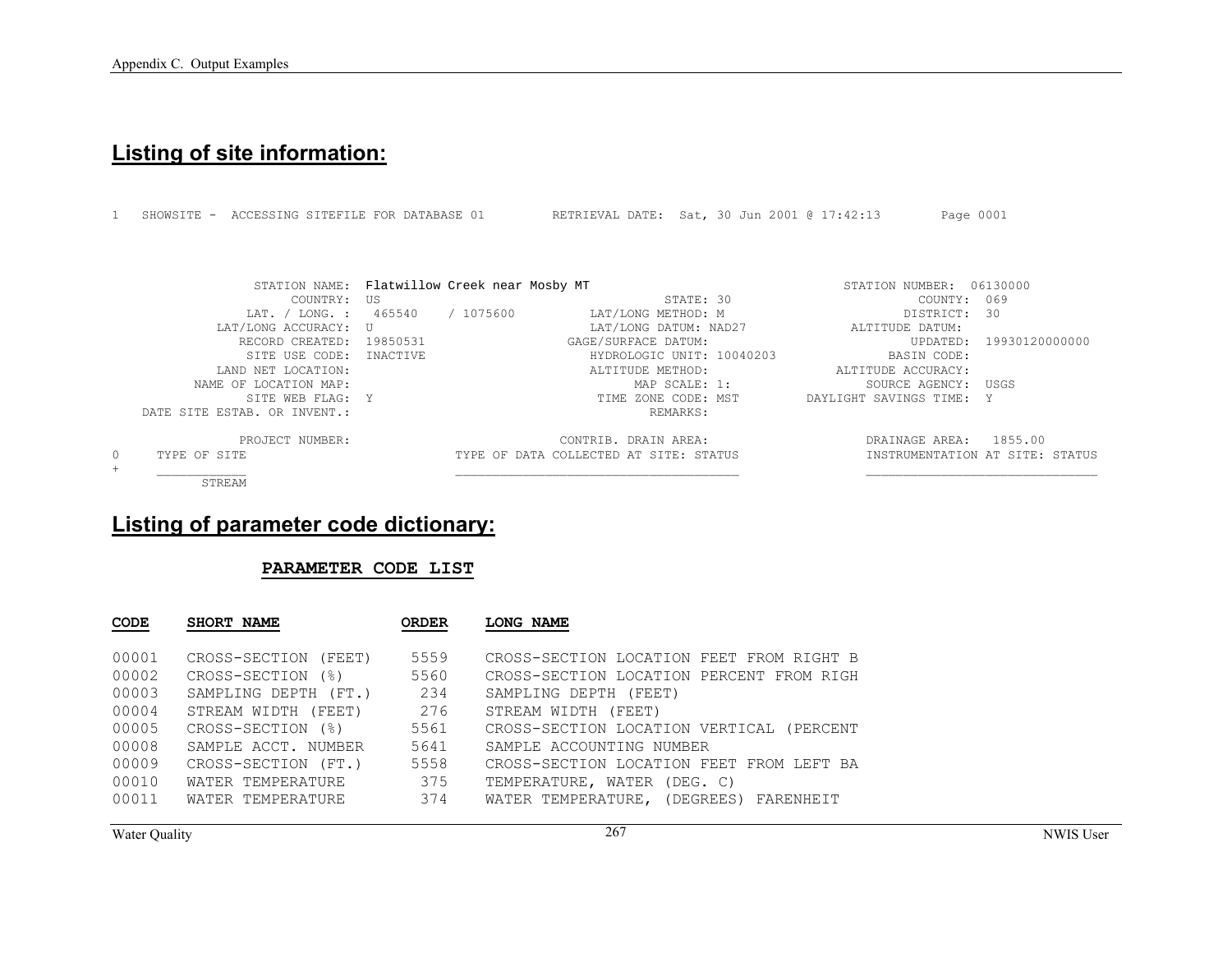| <b>CODE</b> | SHORT NAME               | <b>ORDER</b> | <b>LONG NAME</b>                         |
|-------------|--------------------------|--------------|------------------------------------------|
| 00012       | EVAP TEMP (48" PAN)      | 114          | EVAPORATION TEMPERATURE 48" PAN (DEGREES |
| 00013       | EVAP TEMP (24" PAN)      | 113          | EVAPORATION TEMPERATURE 24" PAN (DEGREES |
| 00014       | WET BULB TEMP. DEG.      | 323          | WET BULB TEMPERATURE (DEGREES) CELSIUS   |
| 00020       | AIR TEMPERATURE          | 370          | TEMPERATURE, AIR, DEGREES CELSIUS        |
| 00021       | AIR TEMPERATURE          | 371          | TEMPERATURE, AIR, DEGREES FAHRENHEIT     |
| 00022       | LENGTH OF EXPOSURE 5611  |              | LENGTH OF EXPOSURE (DAYS)                |
| 00023       | SAMPLE WEIGHT (LBS) 5683 |              | SAMPLE WEIGHT (POUNDS)                   |
| 00024       | SAMPLE LENGTH (IN) 228   |              | SAMPLE LENGTH (INCHES)                   |
| 00025       | AIR PRESSURE             | 331          | BAROMETRIC PRESSURE (MM OF HG)           |
| 00027       | COLLECTING AGENCY 2      |              | AGENCY COLLECTING SAMPLE (CODE NUMBER)   |
| 00028       | ANALYZING AGENCY 1       |              | AGENCY ANALYZING SAMPLE (CODE NUMBER)    |
| 00029       | PROJECT NUMBER 5626      |              | PROJECT NUMBER                           |
| 00030       | SOLAR RADIATION 248      |              | SOLAR RADIATION, INCIDENTAL, INTENSITY ( |
| 00031       | LIGHT INCIDENT (%) 140   |              | LIGHT INCIDENT AT REMAINING DEPTH (PERCE |
| 00032       | CLOUD COVER (%) 55       |              | CLOUD COVER (PERCENT)                    |
| 00034       | LIGHT DEPTH 1% 134       |              | LIGHT DEPTH TO 1% OF SURFACE LIGHT (FEET |
| 00035       | WIND SPEED               | 329          | WIND SPEED (MPH)                         |
| 00036       | WIND DIRECTION 324       |              | WIND DIRECTION IN DEGREES FROM TRUE NORT |
| 00041       | WEATHER DESCRIPTION 5800 |              | WEATHER (WMO CODE NUMBER)                |
| 00042       | ALTITUDE ABOVE MSL 31    |              | ALTITUDE ABOVE MEAN SEA LEVEL (TEST)     |
| 00045       | PRECIPITATION<br>191     |              | PRECIPITATION, TOTAL, INCHES             |
| 00046       | PRECIPITATION TOTAL      | 188          | PRECIPITATION TOTAL (INCHES/WEEK)        |
| 00047       | TOT PARTIAL PRESSURE     | 196          | PRESSURE, TOTAL PARTIAL OF DISSOLVED GAS |
| 00048       | PART. PRESS SATUR        | 197          | PRESSURE, TOTAL PARTIAL, DISSOLVED GASSE |
| 00049       | SURFACE AREA (SO MI)     | 287          | SURFACE AREA (SOUARE MILES)              |
| 00050       | EVAPORATION              | 115          | EVAPORATION TOTAL (INCHES/DAY)           |
| 00051       | SURFACE AREA (SO FT)     | 286          | SURFACE AREA (SOUARE FEET)               |

# **Listing of check of state/county information:**

| STATE NAME: ALABAMA | MIN LAT: 301425   |                                  |
|---------------------|-------------------|----------------------------------|
| STATE ABBR: AL      |                   | MAX LAT: 350045 MIN ALT: 00000   |
| STATE CODE: 01      |                   | MIN LONG: 0845402 MAX ALT: 02407 |
| LAST UPDAT:         | MAX LONG: 0882824 |                                  |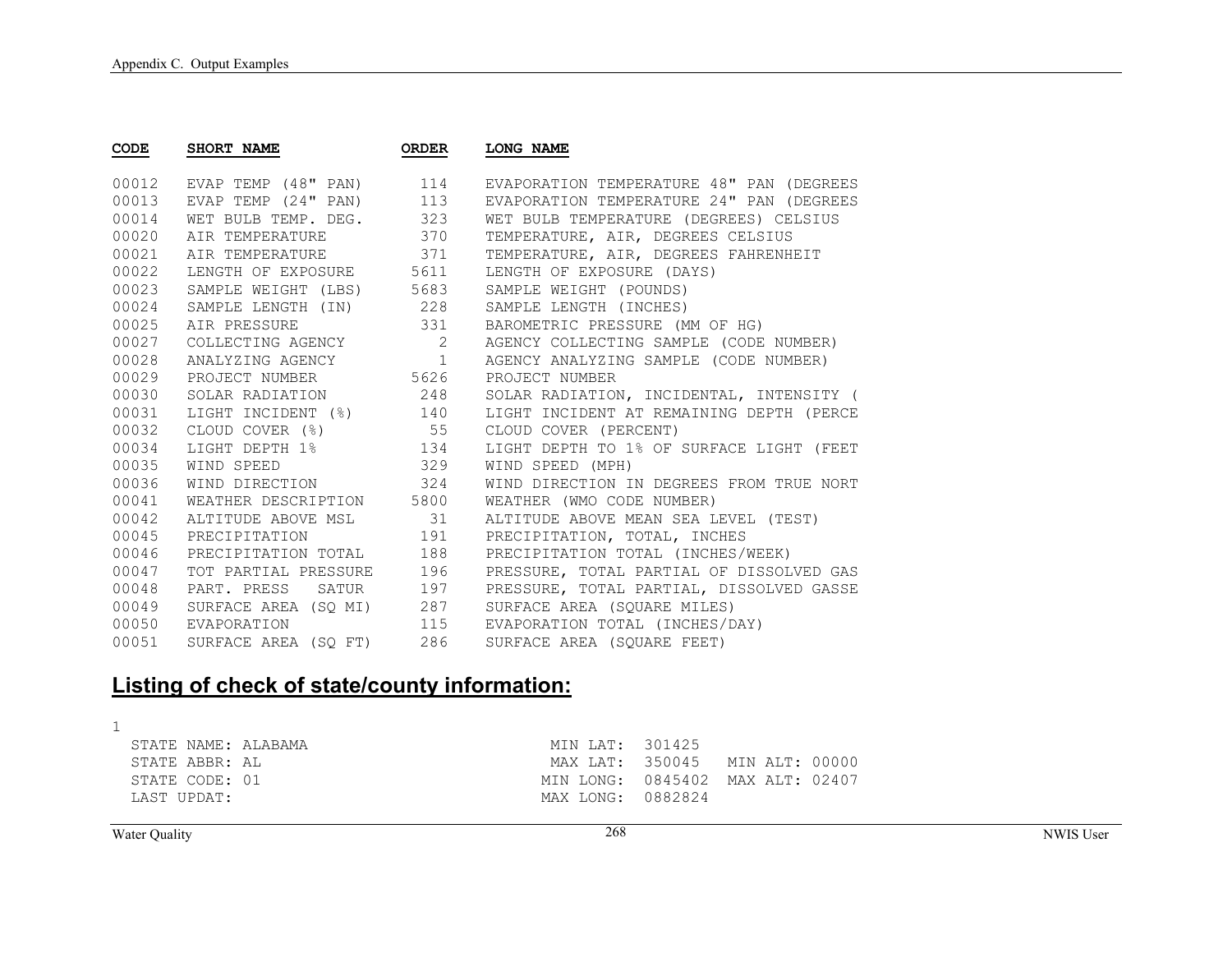1

|              | STATE NAME: ALASKA<br>STATE ABBR: AK<br>STATE CODE: 02<br>LAST UPDAT:     |                         | MIN LAT: 490749<br>MAX LAT: 705242 MIN ALT: 00000<br>MIN LONG: 1292641 MAX ALT: 20320<br>MAX LONG: -1733359 |  |                |
|--------------|---------------------------------------------------------------------------|-------------------------|-------------------------------------------------------------------------------------------------------------|--|----------------|
| $\mathbf{1}$ | STATE NAME: ARIZONA<br>STATE ABBR: AZ<br>STATE CODE: 04<br>LAST UPDAT:    |                         | MIN LAT: 312000<br>MAX LAT: 370014 MIN ALT: 00000<br>MIN LONG: 1090229 MAX ALT: 12633<br>MAX LONG: 1144849  |  |                |
| $\mathbf{1}$ | STATE NAME: ARKANSAS<br>STATE ABBR: AR<br>STATE CODE: 05<br>LAST UPDAT:   |                         | MIN LAT: 330011<br>MAX LAT: 363036 MIN ALT: 00055<br>MIN LONG: 0893859 MAX ALT: 02753<br>MAX LONG: 0943724  |  |                |
| $\mathbf{1}$ | STATE NAME: CALIFORNIA<br>STATE ABBR: CA<br>STATE CODE: 06<br>LAST UPDAT: |                         | MIN LAT: 323235<br>MAX LAT: 420122 MIN ALT: -282<br>MIN LONG: 1140751 MAX ALT: 14494<br>MAX LONG: 1242255   |  |                |
| $\mathbf{1}$ | STATE NAME: COLORADO<br>STATE ABBR: CO<br>STATE CODE: 08<br>LAST UPDAT:   |                         | MIN LAT: 365901<br>MAX LAT: 410059 MIN ALT: 03350<br>MIN LONG: 1020244 MAX ALT: 14433<br>MAX LONG: 1090344  |  |                |
| $\mathbf{1}$ | STATE ABBR: CT<br>STATE CODE: 09<br>LAST UPDAT:                           | STATE NAME: CONNECTICUT | MIN LAT: 405850<br>MAX LAT: 420302 MIN ALT: 00000<br>MIN LONG: 0714702<br>MAX LONG: 0734312                 |  | MAX ALT: 02380 |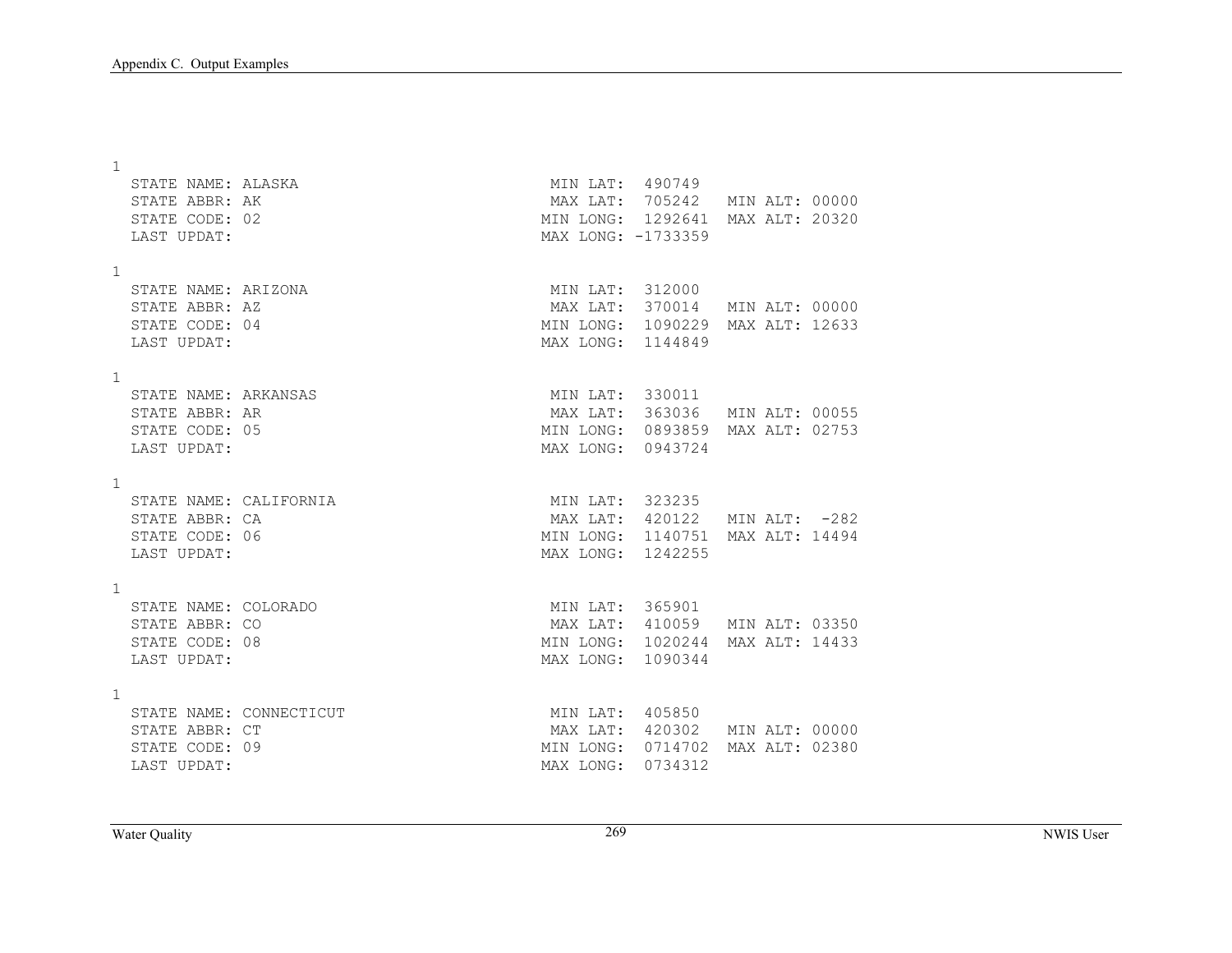# **Listing of short name output for parameter code dictionary:**

#### **PARAMETER CODE LIST**

 **NAME. THE FULL NAME INCLUDES THE PARAMETER CODE,THE SHORT NAME** 

| CODE  | SHORT NAME           | <b>ORDER</b> | <b>LONG NAME</b>                            | UNITS         | MEQ F | ROUNDING   |
|-------|----------------------|--------------|---------------------------------------------|---------------|-------|------------|
| 00001 | CROSS-SECTION (FEET) | 5559         | CROSS-SECTION LOCATION FEET FROM RIGHT B    | (FEET)        | 00000 | 0223333332 |
| 00002 | CROSS-SECTION (%)    | 5560         | CROSS-SECTION LOCATION PERCENT FROM RIGH    | (PERCENT)     | 00000 | 0223333332 |
| 00003 | SAMPLING DEPTH (FT.) | 234          | SAMPLING DEPTH (FEET)                       | FEET          | 00000 | 0223333332 |
| 00004 | STREAM WIDTH (FEET)  | 276          | STREAM WIDTH (FEET)                         | (FEET)        | 00000 | 0223333332 |
| 00005 | CROSS-SECTION (%)    | 5561         | CROSS-SECTION LOCATION VERTICAL (PERCENT    | (PERCENT)     | 00000 | 0223333332 |
| 00008 | SAMPLE ACCT. NUMBER  | 5641         | SAMPLE ACCOUNTING NUMBER                    | (NUMBER)      | 00000 | 0001234560 |
| 00009 | CROSS-SECTION (FT.)  | 5558         | CROSS-SECTION LOCATION FEET FROM LEFT BA    | (FEET)        | 00000 | 0223333332 |
| 00010 | WATER TEMPERATURE    | 375          | TEMPERATURE, WATER (DEG. C)                 | (DEGREES C)   | 00000 | 0012333331 |
| 00011 | WATER TEMPERATURE    | 374          | WATER TEMPERATURE, (DEGREES) FARENHEIT      | (DEGREES F)   |       | 0012333331 |
| 00012 | EVAP TEMP (48" PAN)  | 114          | EVAPORATION TEMPERATURE 48" PAN (DEGREES    | (DEGREES)     | 00000 | 0012333331 |
| 00013 | EVAP TEMP (24" PAN)  | 113          | EVAPORATION TEMPERATURE 24" PAN<br>(DEGREES | (DEGREES)     | 00000 | 0012333331 |
| 00014 | WET BULB TEMP. DEG.  | 323          | WET BULB TEMPERATURE (DEGREES) CELSIUS      | (DEGREES)     | 00000 | 0012333331 |
| 00020 | AIR TEMPERATURE      | 370          | TEMPERATURE, AIR, DEGREES CELSIUS           | DEGREES C     | 00000 | 0012333331 |
| 00021 | AIR TEMPERATURE      | 371          | TEMPERATURE, AIR, DEGREES FAHRENHEIT        | DEGREES F     |       | 0012333331 |
| 00022 | LENGTH OF EXPOSURE   | 5611         | LENGTH OF EXPOSURE (DAYS)                   | (DAYS)        | 00000 | 0001234560 |
| 00023 | SAMPLE WEIGHT (LBS)  | 5683         | SAMPLE WEIGHT (POUNDS)                      | (POUNDS)      | 00000 | 0222333332 |
| 00024 | SAMPLE LENGTH (IN)   | 228          | SAMPLE LENGTH (INCHES)                      | (INCHES)      | 00000 | 0222333332 |
| 00025 | AIR PRESSURE         | 331          | BAROMETRIC PRESSURE (MM OF HG)              | (MM OF HG)    | 00000 | 0001233330 |
| 00027 | COLLECTING AGENCY    | 2            | AGENCY COLLECTING SAMPLE (CODE NUMBER)      | (CODE NUMBER) | 00000 | 0001234560 |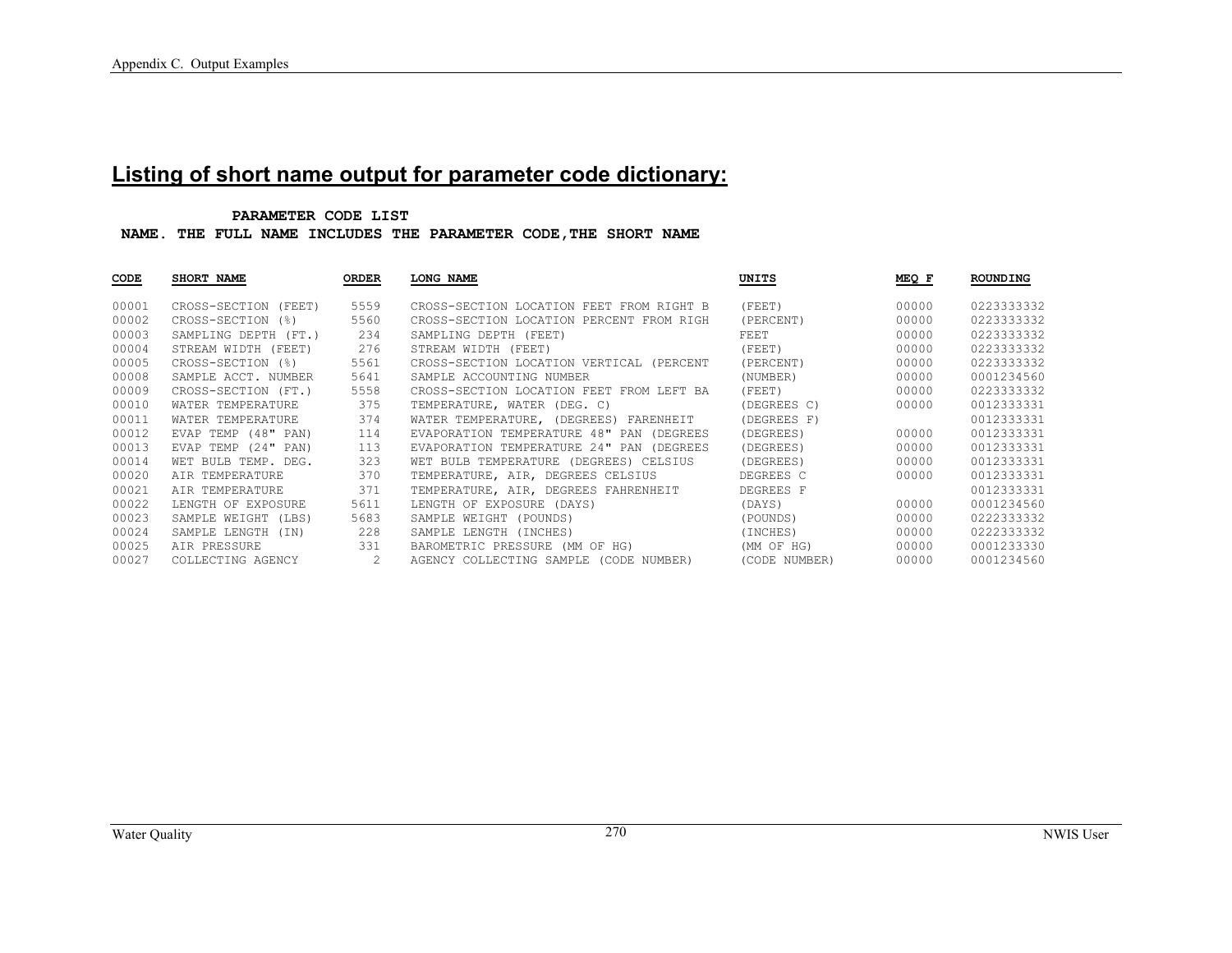## **Listing of output from the parameter-method reference table:**

| 00025 |              | BAROMETRIC PRESSURE (MM OF HG) (MM OF HG) 0001233330<br>A BAROMETRIC PRESSURE (MM OF HG) (MM OF HG) 0001233330                                   |        |            |
|-------|--------------|--------------------------------------------------------------------------------------------------------------------------------------------------|--------|------------|
| 00025 |              |                                                                                                                                                  |        |            |
| 00400 | A            | PH, WATER, WHOLE, FIELD, STANDARD UNITS (STANDARD                                                                                                |        | 0012333331 |
| 00500 |              | SOLIDS, RESIDUE ON TOTAL EVAPORATION AT 105 D (MG/L)                                                                                             |        | 0001233330 |
| 00500 | A            | SOLIDS, RESIDUE ON TOTAL EVAPORATION AT 105 D                                                                                                    | (MG/L) | 0001233330 |
| 00505 |              | RESIDUE, TOTAL LOSS ON IGNITION, VOLATILE (MG                                                                                                    | (MG/L) | 0001233330 |
| 00505 |              | A RESIDUE, TOTAL LOSS ON IGNITION, VOLATILE (MG                                                                                                  | (MG/L) | 0001233330 |
| 00510 |              | RESIDUE, TOTAL FIXED (MG/L)                                                                                                                      | (MG/L) | 0001233440 |
| 00515 |              | RESIDUE, TOTAL FILTERABLE, DRIED AT 105 DEGRE                                                                                                    | (MG/L) | 0001233440 |
| 00515 | A            | RESIDUE, TOTAL FILTERABLE, DRIED AT 105 DEGRE                                                                                                    | (MG/L) | 0001233440 |
| 00515 | $\mathbf{B}$ | RESIDUE, TOTAL FILTERABLE, DRIED AT 105 DEGRE                                                                                                    | (MG/L) | 0001233330 |
| 00520 |              | RESIDUE, VOLATILE FILTRABLE (MG/L)<br>RESIDUE, VOLATILE FILTRABLE (MG/L)                                                                         | (MG/L) | 0001233330 |
| 00520 | A            |                                                                                                                                                  | (MG/L) | 0001233330 |
| 00525 |              | RESIDUE, FIXED FILTERABLE (MG/L)<br>RESIDUE, FIXED FILTERABLE (MG/L)<br>RESIDUE, FIXED FILTERABLE (MG/L)<br>RESIDUE, TOTAL NON FILTERABLE (MG/L) | (MG/L) | 0001233440 |
| 00525 | A            |                                                                                                                                                  | (MG/L) | 0001233440 |
| 00530 |              |                                                                                                                                                  | (MG/L) | 0001233440 |
| 00530 | $\Omega$     | RESIDUE, TOTAL NON FILTERABLE (MG/L)                                                                                                             | (MG/L) | 0001233330 |
| 00530 | $\mathbb{A}$ | RESIDUE, TOTAL NON FILTERABLE (MG/L)                                                                                                             | (MG/L) | 0001233440 |
| 00530 | B            | RESIDUE, TOTAL NON FILTERABLE (MG/L)                                                                                                             | (MG/L) | 0001233330 |
| 00535 |              | RESIDUE, VOLATILE NONFILTRABLE (MG/L)                                                                                                            | (MG/L) | 0001233330 |
| 00535 | A            | RESIDUE, VOLATILE NONFILTRABLE (MG/L)                                                                                                            | (MG/L) | 0001233330 |
| 00540 |              | RESIDUE, FIXED NON FILTERABLE $(MG/L)$                                                                                                           | (MG/L) | 0001233330 |
| 00540 | A            | RESIDUE, FIXED NON FILTERABLE (MG/L)<br>preinir settlearle (MG/L)                                                                                | (MG/L) | 0001233330 |
| 00545 |              | RESIDUE, SETTLEABLE (MG/L)                                                                                                                       | (MG/L) | 0001233330 |

# **DQI remapping report:**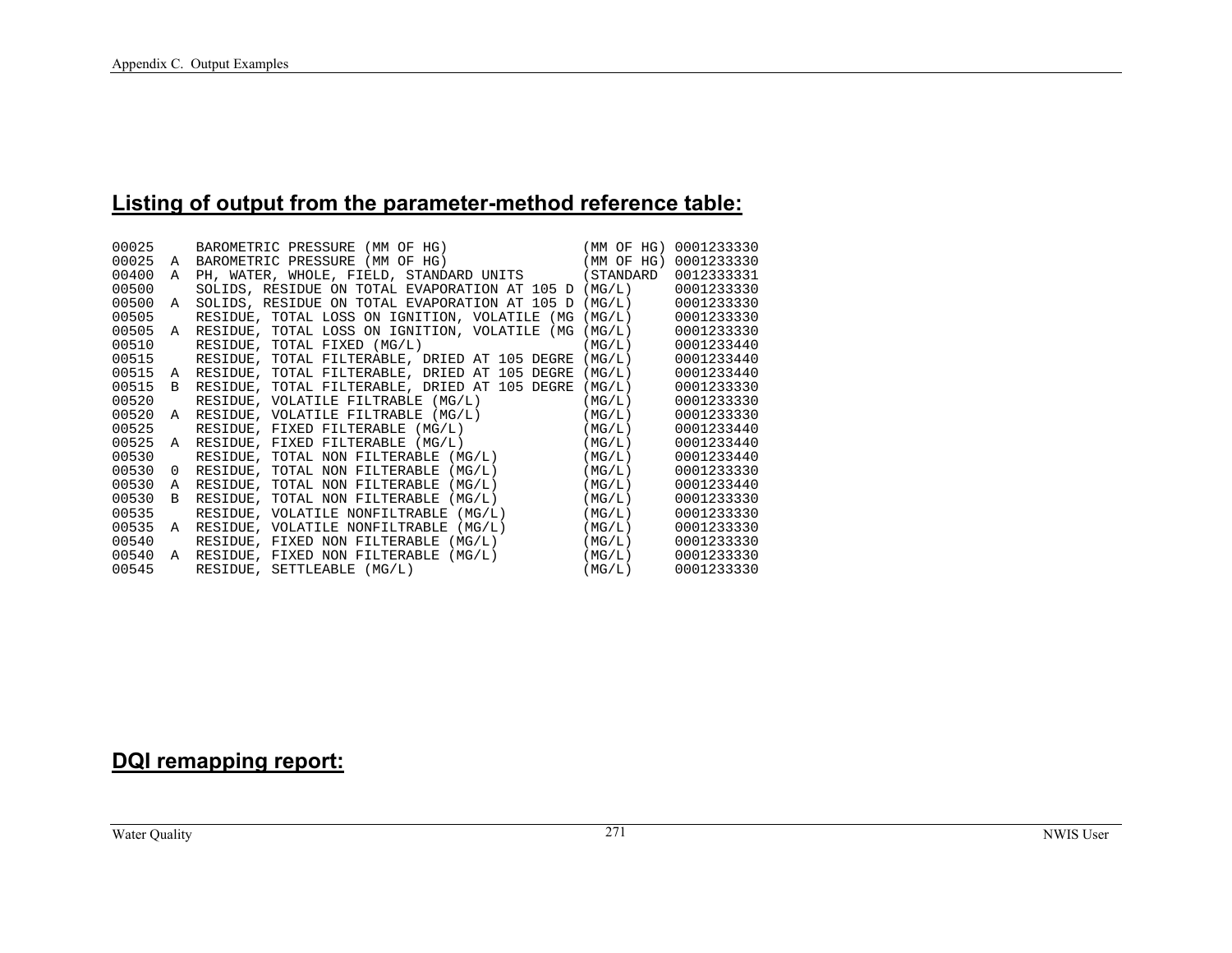|             | lqwdqiflag -- DQI codes changed to: R |           |       |        | $08 - 22 - 2001$ 19:22 |              |
|-------------|---------------------------------------|-----------|-------|--------|------------------------|--------------|
| SITE        | NUMBER                                | RECORD-NO | PARM  | METHOD | <b>VALUE</b>           | DQI          |
| <b>USGS</b> | 06037000                              | 99002449  | 00010 |        | 2.5                    | Α            |
| <b>USGS</b> | 06037000                              | 99002449  | 00020 |        | $-5$                   | $\mathbb{A}$ |
| <b>USGS</b> | 06037000                              | 99002449  | 00027 |        | 1028                   | $\mathbb{A}$ |
| <b>USGS</b> | 06037000                              | 99002449  | 00028 |        | 1028                   | Α            |
| <b>USGS</b> | 06037000                              | 99002449  | 00061 |        | 80                     | $\mathbb{A}$ |
| <b>USGS</b> | 06037000                              | 99002449  | 00095 |        | 465                    | $\mathbb{A}$ |
| <b>USGS</b> | 06037000                              | 99002450  | 00010 |        | 11.0                   | $\mathbb{A}$ |
| <b>USGS</b> | 06037000                              | 99002450  | 00020 |        | 7.5                    | $\mathbb{A}$ |
| <b>USGS</b> | 06037000                              | 99002450  | 00027 |        | 1028                   | $\mathbb{A}$ |
| <b>USGS</b> | 06037000                              | 99002450  | 00028 |        | 1028                   | $\mathbb{A}$ |
| <b>USGS</b> | 06037000                              | 99002450  | 00061 |        | 76                     | $\mathbb{A}$ |
| <b>USGS</b> | 06037000                              | 99002450  | 00095 |        | 487                    | $\mathbb{A}$ |
| <b>USGS</b> | 06037000                              | 99002451  | 00010 |        | 7.5                    | $\mathbb{A}$ |
| <b>USGS</b> | 06037000                              | 99002451  | 00020 |        | . 5                    | $\mathbb{A}$ |
| <b>USGS</b> | 06037000                              | 99002451  | 00027 |        | 1028                   | A            |

[Explanation of codes: RECORD-NO, record number; PARM, parameter code; DQI, data quality indicator code]

### **WATLIST file:**

[Explanation of codes: C, Calculated result; N, New result; PCODE, parameter code; MET, method code ; RPLV, report level; RLCOD, report level code; REM, remark code; QUAL CODES, value qualifier codes; NLQ, null value qualifier codes; DQI, data quality indicator code; QA, quality assurance code; PRC, precision code; PRP-DATE, analysis preparatory date; ANL-DATE, analysis date; CDT, Central Daylight Time; the time datum for the sample, which will only appear if the time-datum reliability code is stored as 'K' for the sample]

```
1===== Project: 460800100 Site: USGS 06130000 Database: 01 ================================================================= 
0NWIS OW Batch Enter -- Process Date: 07-01-2001 15:46 -- Transaction Number: 2
  **** NEW RECORD created
```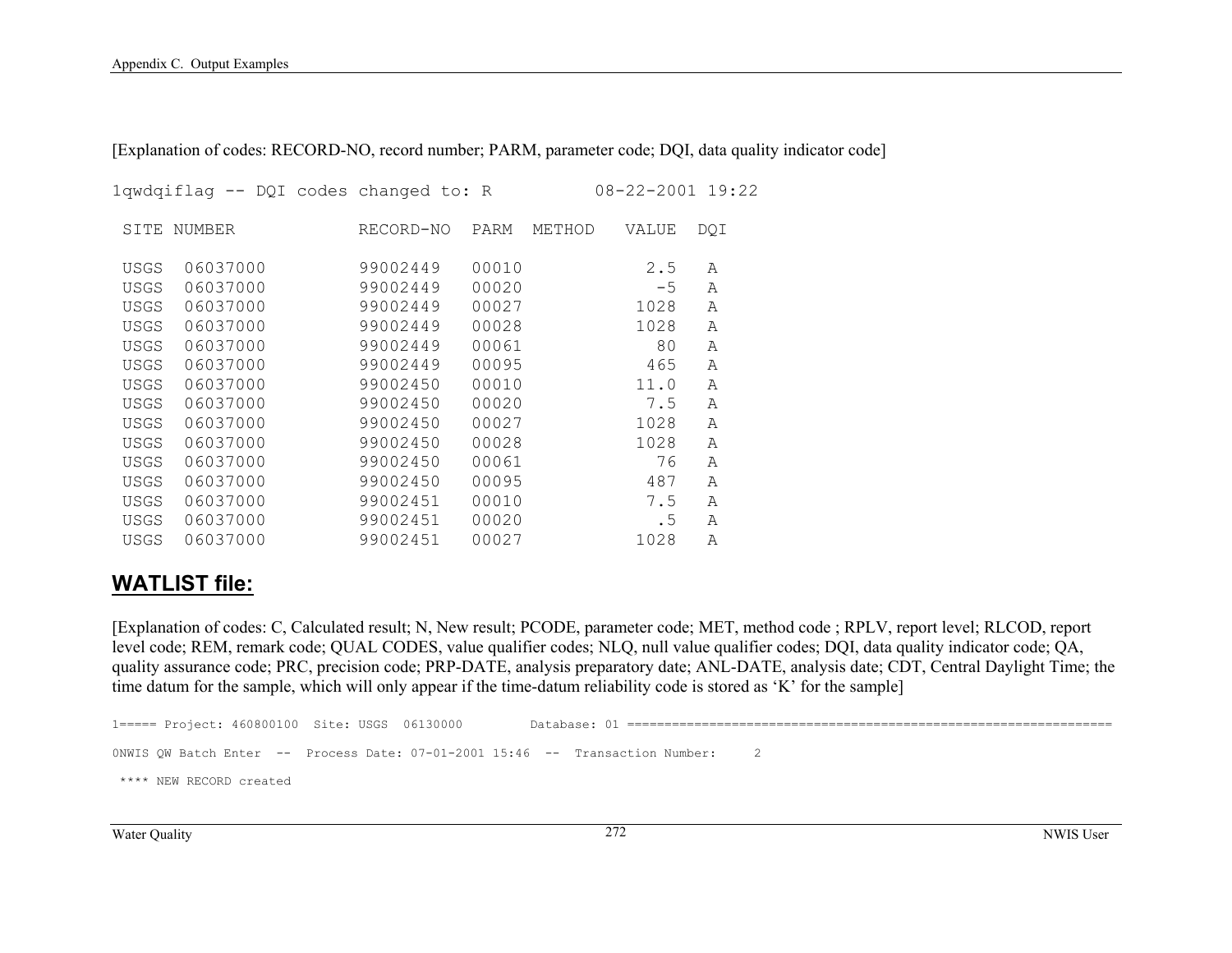Record Number: 97601997 SINT: 322 CDT Begin Date: 07-01-1976 12:00 End Date: Medium: 9 Site ID: USGS 06130000 Station Name: FLATWILLOW CREEK NEAR MOSBY, MT. State: 30 County: 069 Lab ID Number: 0640024 Project: 460800100 Geologic Unit: Data Types: Sample Status: 7 Sample Source: 9 Hydrologic Condition: 9 Sample Type: 9 Hydrologic Event: 9 Organism (ITIS): Body-part id: Processing Status: R Number Parameters: 9 Sample Field Comment-- Sample Lab Comment-- M R QUAL N D P E E CODES L Q Q R \* PCODE T RPLV RLCOD --PARAMETER NAME-- -----UNITS----- --VALUE-- M 1 2 3 Q I A C PRP-DATE ANL-DATE  $C$  00900  $---$  HARDNESS TOTAL (MG/L AS CAO3) 100 N 00915 A 1.00 LRL CALCIUM DISSOLVED (MG/L AS CA) 26 p S H 3 19760707 19760708 N 00925 A .10 MRL MAGNESIUM DISSOLVED (MG/LAS MG) 8.9 q<br>N 00930 B .10 MRL SODIUM DISSOLVED (MG/LAS NA) 15.5 m N 00930 B .10 MRL SODIUM DISSOLVED (MG/L AS NA) 15.5 r Q H 3 19760707 19760708 C 00931 -- SODIUM ADSORPTION R. (RATIO) .7 C 00932 -- SODIUM, PERCENT PERCENT 24 N 00935 A .20 MRL POTASSIUM DISSOLVED (MG/L AS K)  $-$  4.7 s I H 2 19760707 19760708<br>N 00945 C .10 MRL SULFATE DISSOLVED (MG/L AS SO4)  $-$  t c P H 3 19760707 19760708 N 00945 C .10 MRL SULFATE DISSOLVED (MG/L AS SO4) -- t c P H 3 19760707 19760708 N 00951 C .10 LT-MDL FLUORIDE TOTAL (MG/L AS F) .2 u O H 3 19760707 19760708 N 00955 C 1.00 MRL SILICA DISSOLVED (MG/L AS SIO2) 32.4 v X H 3 19760707 19760708 N 01065 C 1.00 MRL NICKEL DISSOLVED (UG/L AS NI) 1 < w x y A H 2 19760707 19760708 Result Lab Comment-- Would you happen to have any Grey Poupon?<br>N 39787 -- TRITHION BTM N 39787 -- TRITHION BTM UG/KG .8 P 9 3 19760707 19760708 \*\*\*\* NEW RECORD CREATED  $--$  RECORD NUMBER = 97601997 \*\*\*\* ERROR REPORT AND MESSAGES for Transaction Number 2 \*\*\*\* RECORD NUMBER: 97601997 STATION ID: USGS 06130000 STATION NAME: FLATWILLOW CREEK NEAR MOSBY, MT. COLLECTION DATE: 07-01-1976 1200 - - PARTIAL BALANCE CATIONS (MG/L) (MEQ/L) ANIONS (MG/L) (MEQ/L) CALCIUM, DISS. MG/L 26.0 1.298 MAGNESIUM, DISS. MG/L 8.90 0.733<br>SODIUM, DISS. MG/L 15.5 0.675 SODIUM, DISS. MG/L 15.5 0.675 POTASSIUM, DISS. MG/L 4.70 0.121  $\overline{\phantom{a}}$  , and the contract of the contract of the contract of the contract of the contract of the contract of the contract of the contract of the contract of the contract of the contract of the contract of the contrac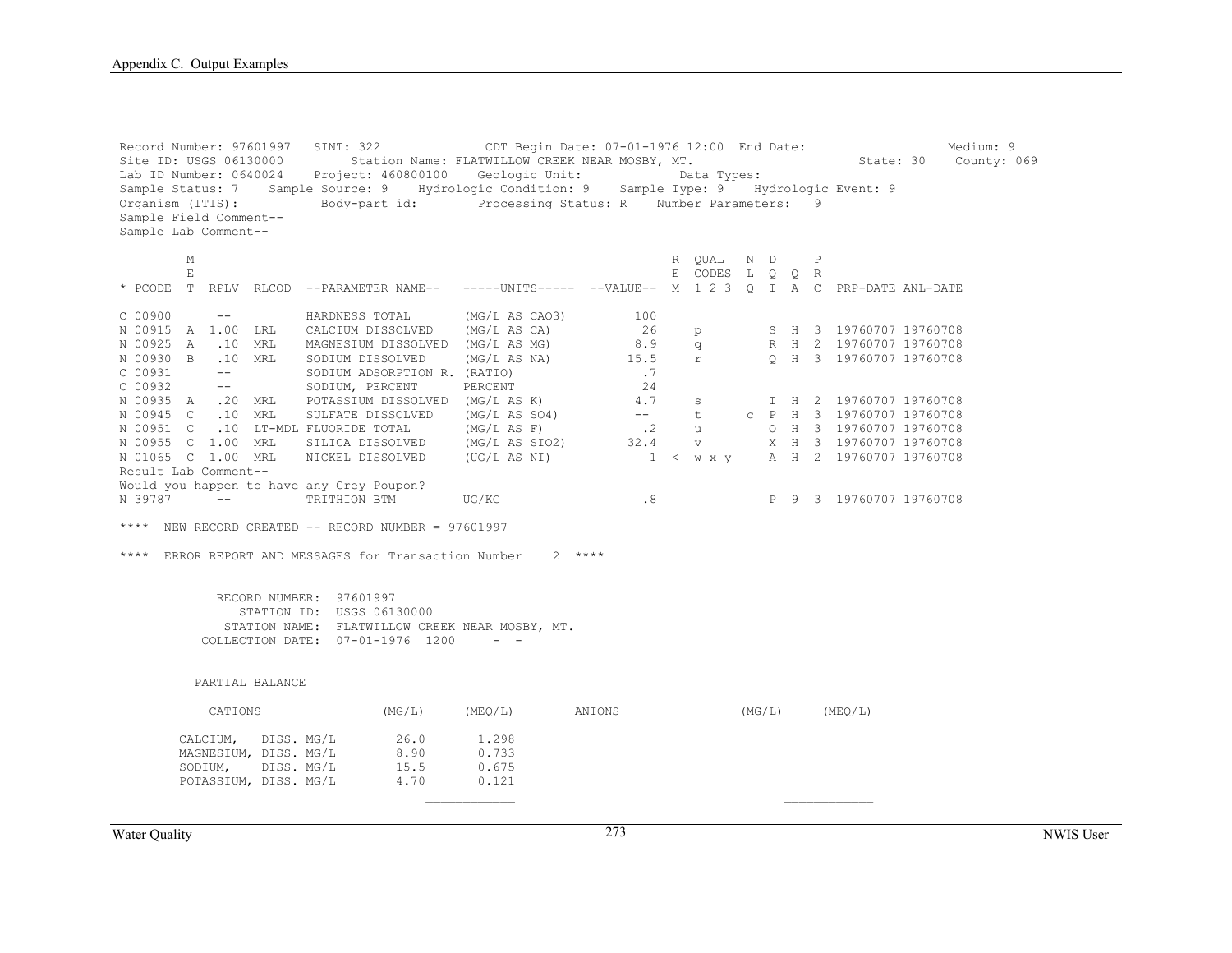TOTAL 2.825 TOTAL 0.001 PERCENT DIFFERENCE = 100.00 1===== Project: 460800100 Site: USGS 463722111590201 Database: 01 ================================================================= 0NWIS QW Batch Enter -- Process Date: 07-01-2001 15:46 -- Transaction Number: 1 \*\*\*\* NEW RECORD created Record Number: 97601996 SINT: 315 CDT Begin Date: 07-01-1976 12:00 End Date: Medium: 6 Site ID: USGS 463722111590201 Station Name: 10N03W16DBAD01 State: 30 County: 049 Lab ID Number: 0640017 Project: 460800100 Geologic Unit: 100CNZC Data Types: Sample Status: A Sample Source: A Hydrologic Condition: 9 Sample Type: A Hydrologic Event: 9 Organism (ITIS): Body-part id: Processing Status: R Number Parameters: 5 Sample Field Comment-- Sample Lab Comment-- M R QUAL N D P E E CODES LOOR ROOM E CODES LOOR \* PCODE T RPLV RLCOD --PARAMETER NAME-- -----UNITS----- --VALUE-- M 1 2 3 Q I A C PRP-DATE ANL-DATE N 00620 A .10 MRL NITROGEN NITRATE T. MG/L AS N 3.5 S a A H 2 19760707 19760708 Result Field Comment-- I will not eat them on a boat. I will not eat them with a go at. Result Lab Comment-- I do not like them Sam I am. I do not like green eggs and ha m. N 00680 A .10 MDL CARBON ORGANIC TOT. (MG/L AS C) 12 d R 3 3 19760707 19760708 C 00900 -- HARDNESS TOTAL (MG/L AS CAO3) 150 N 00915 A -- CALCIUM DISSOLVED (MG/L AS CA) 35.3 f Q 6 3 19760707 19760708 N 00925 A -- MAGNESIUM DISSOLVED (MG/L AS MG) 15.8 b S 1 3 19760707 19760708 N 01046 A 1.00 INT IRON DISSOLVED (UG/L AS FE) 7.3 V i I 8 2 19760707 19760708 \*\*\*\* NEW RECORD CREATED -- RECORD NUMBER = 97601996 Sample Status: A Sample Source: A Hydrologic Condition: 9 Sample Type: A Hydrologic Event: 9 Organism (ITIS): Body-part id: Processing Status: R Number Parameters: 5 Sample Field Comment-- Sample Lab Comment-- M R QUAL N D P E E CODES L Q Q R \* PCODE T RPLV RLCOD --PARAMETER NAME-- -----UNITS----- --VALUE-- M 1 2 3 Q I A C PRP-DATE ANL-DATE N 00620 A .10 MRL NITROGEN NITRATE T. MG/L AS N 3.5 S a A H 2 19760707 19760708 Result Field Comment-- I will not eat them on a boat. I will not eat them with a go at.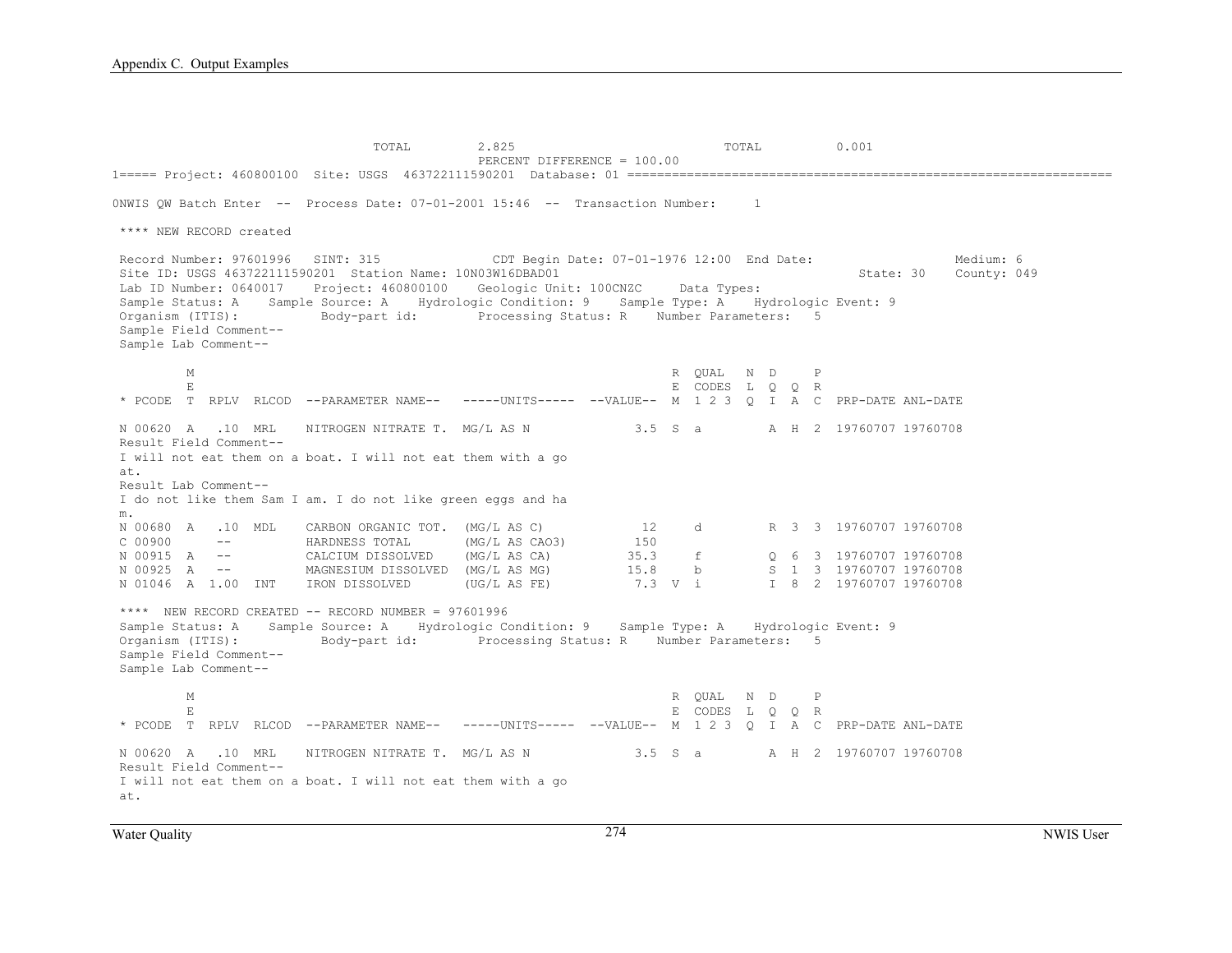Result Lab Comment-- I do not like them Sam I am. I do not like green eggs and ha m. N 00680 A .10 MDL CARBON ORGANIC TOT. (MG/L AS C) 12 d R 3 3 19760707 19760708 C 00900 -- HARDNESS TOTAL (MG/L AS CAO3) 150 N 00915 A -- CALCIUM DISSOLVED (MG/L AS CA) 35.3 f Q 6 3 19760707 19760708 N 00925 A -- MAGNESIUM DISSOLVED (MG/L AS MG) 15.8 b S 1 3 19760707 19760708<br>N 01046 A 1.00 INT IRON DISSOLVED (UG/L AS FE) 7.3 V i I 8 2 19760707 19760708 N 01046 A 1.00 INT IRON DISSOLVED (UG/L AS FE) 7.3 V i \*\*\*\* NEW RECORD CREATED  $--$  RECORD NUMBER = 97601996 \*\*\*\* ERROR REPORT AND MESSAGES for Transaction Number 1 \*\*\*\* RINT: 315 PCODE: 00915 rpt\_lev\_va and rpt\_lev\_cd must both have values or both be blanks; resetting to blanks RINT: 315 PCODE: 00925  $\text{pt-lev}\ \text{va}$  and  $\text{pt-lev}\ \text{cd}$  must both have values or both be blanks; resetting to blanks RECORD NUMBER: 97601996 STATION ID: USGS 463722111590201 STATION NAME: 10N03W16DBAD01 COLLECTION DATE: 07-01-1976 1200 - - PARTIAL BALANCE CATIONS (MG/L) (MEQ/L) ANIONS (MG/L) (MEQ/L) CALCIUM, DISS. MG/L 35.3 1.762<br>MAGNESIUM, DISS. MG/L 15.8 1.301 MAGNESIUM, DISS. MG/L 15.8 1.301 TOTAL 3.062 TOTAL 0.001

PERCENT DIFFERENCE = 100.00